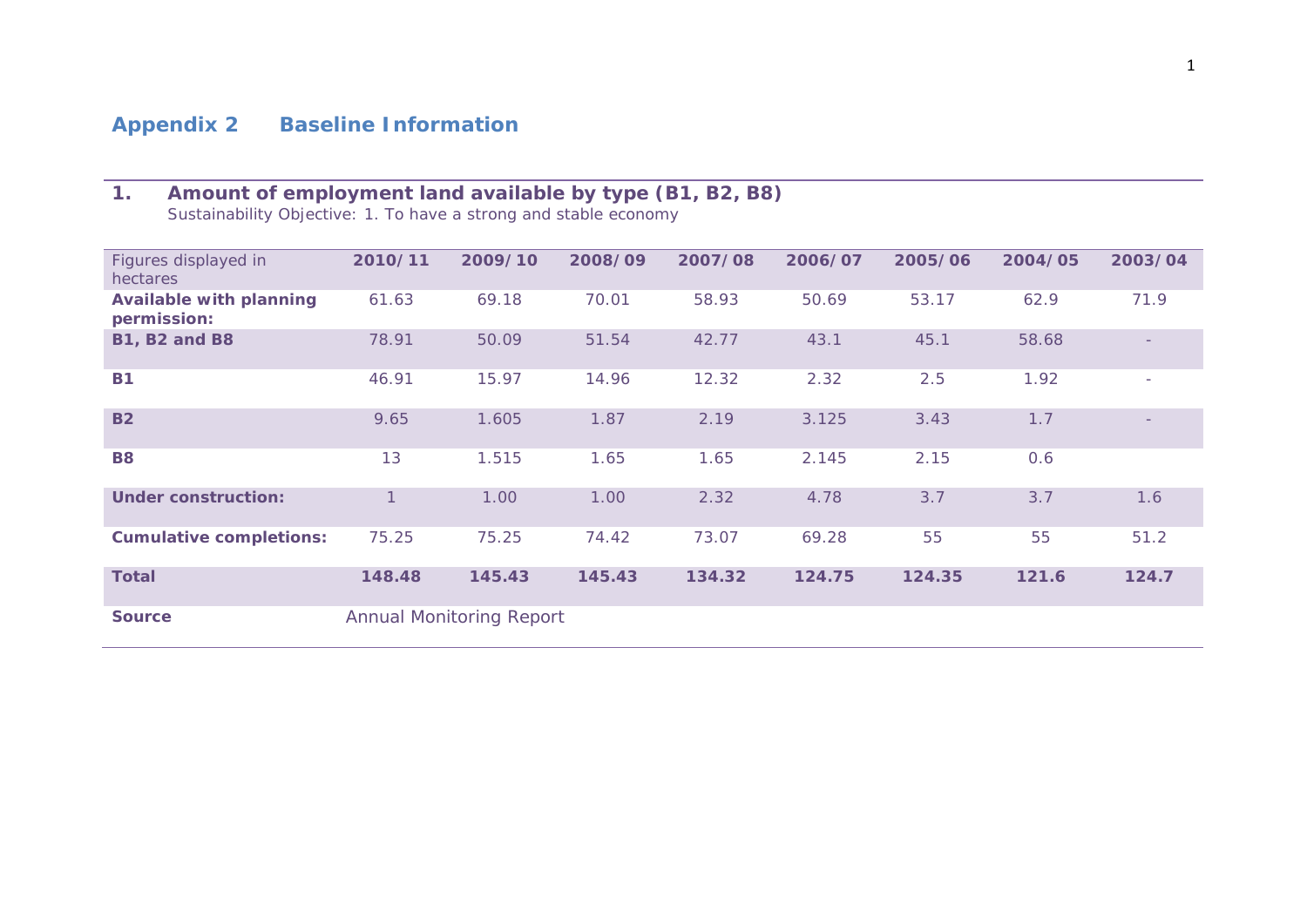**2. Percentage of enterprises in knowledge intensive services (i.e. creative and digital industries, high value manufacturing, ICT, financial, professional and public services)** *Sustainability Objective: 1. To have a strong and stable economy*

|                                                                                                                                               | 2009       |                                                    |                          |                                                     |                  |                          |                  |
|-----------------------------------------------------------------------------------------------------------------------------------------------|------------|----------------------------------------------------|--------------------------|-----------------------------------------------------|------------------|--------------------------|------------------|
| Percentage                                                                                                                                    | 27.6%      |                                                    |                          |                                                     |                  |                          |                  |
|                                                                                                                                               |            |                                                    |                          |                                                     |                  |                          |                  |
| <b>Source</b>                                                                                                                                 |            |                                                    |                          | Quality of Life Report, Warwickshire County Council |                  |                          |                  |
| 3.<br>Amount of floor space developed for employment by type (B1, B2, B8)<br>Sustainability Objective: 1. To have a strong and stable economy |            |                                                    |                          |                                                     |                  |                          |                  |
| Sqm (ha)                                                                                                                                      | 2010/11    | 2009/10                                            | 2008/09                  | 2007/08                                             | 2006/07          | 2005/06                  | 2004/05          |
| <b>B1</b>                                                                                                                                     | 2,391      | 2,315                                              | 1,349                    | 6,898                                               | 9,671            | 14,339                   | 19,370           |
| <b>B2</b>                                                                                                                                     | $\sim$     | $\sim$                                             | $\sim$                   | $\overline{\phantom{a}}$                            | $\sim$           | 1,140                    | 1,500            |
| <b>B8</b>                                                                                                                                     |            |                                                    | $\overline{\phantom{a}}$ | $\qquad \qquad -$                                   |                  | 34,415                   | 1,260            |
| <b>B1, B2, B8</b>                                                                                                                             | ÷          | $\sim$                                             | 3,145                    | 985                                                 | 4,103            | $\overline{\phantom{a}}$ | $\sim$           |
| <b>Completed</b>                                                                                                                              | 2,391(0.4) | 2,315(0.3)                                         | 4,494<br>(1.35)          | 7,883(1.6)                                          | 13,774<br>(3.31) | 49,894<br>(11.51)        | 22,130<br>(3.45) |
| <b>Source</b>                                                                                                                                 |            | Annual Monitoring Report, Warwick District Council |                          |                                                     |                  |                          |                  |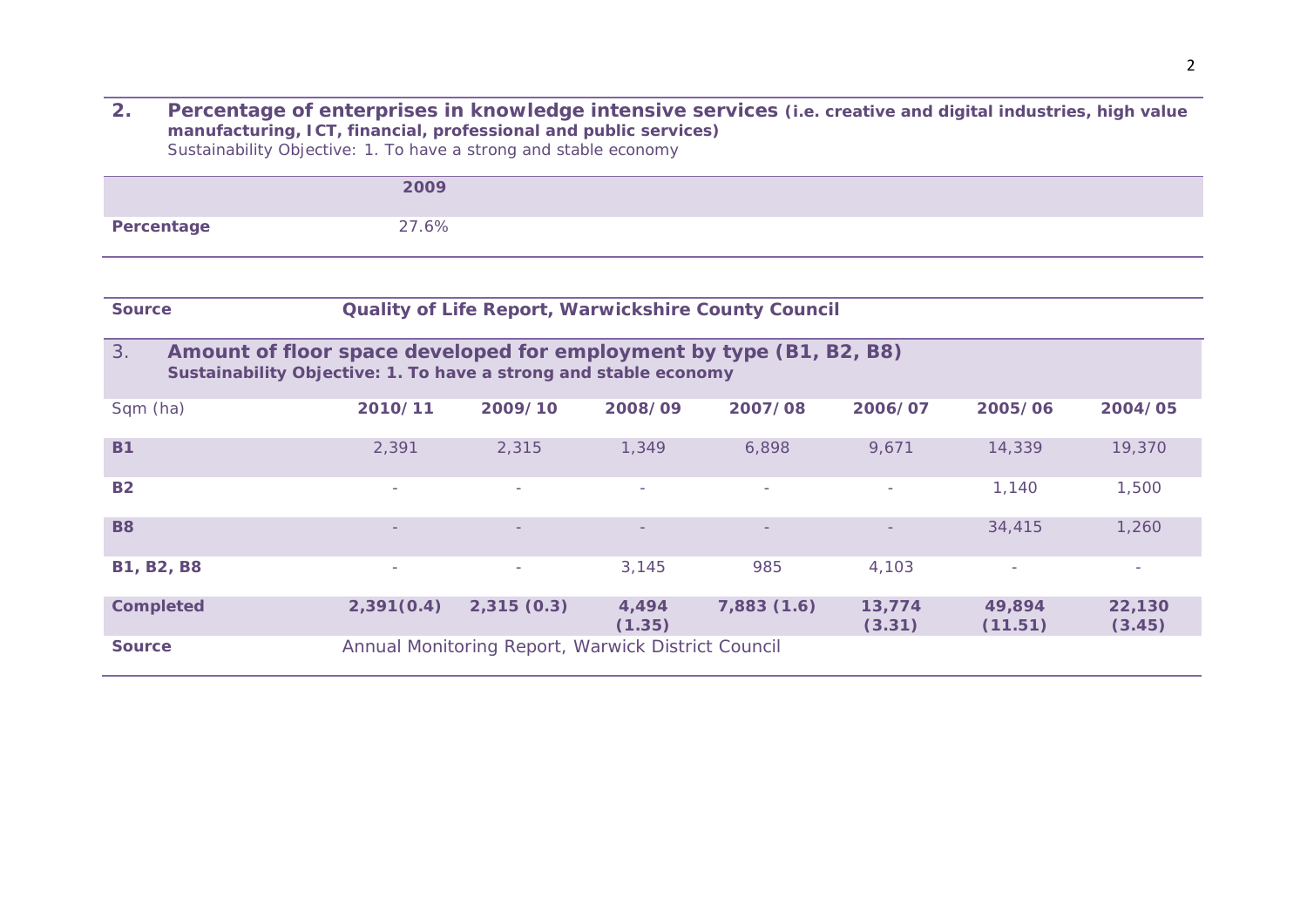#### **4. Level of unemployment in Warwick District (those receiving job seekers allowance)** *Sustainability Objective: 1. To have a strong and stable economy*

| Month/Year               | <b>Jan 2012</b>                      | <b>Jan 2011</b> | <b>Jan 2010</b> | <b>Jan 2009</b> | <b>Jan 2008</b> | <b>Jan 2007</b> |
|--------------------------|--------------------------------------|-----------------|-----------------|-----------------|-----------------|-----------------|
| Actual (% of population) | $2,065(2.2\%)$                       | 2,116(2.3%)     | 2,612(2.8%)     | 2,130 (2.5%)    | $1,286(1.4\%)$  | $1,540(1.8\%)$  |
| Month/Year               | <b>Jan 2006</b>                      | <b>Jan 2005</b> | <b>Jan 2004</b> | <b>Jan 2003</b> | <b>Jan 2002</b> | <b>Jan 2001</b> |
| Actual (% of population) | $1,279(1.4\%)$                       | $1,066(1.2\%)$  | $1,257(1.4\%)$  | $1,332(1.6\%)$  | 1,272(1.5%)     | 1,386(1.7%)     |
| <b>Source</b>            | Office for National Statistics/NOMIS |                 |                 |                 |                 |                 |

### **5.** *POTENTIAL INDICATOR -* **Working age population in employment - NEW** *Sustainability Objective: 1. To have a strong and stable economy*

| Year            | 2010/11                                             |
|-----------------|-----------------------------------------------------|
| <b>Number</b>   |                                                     |
| Percentage      |                                                     |
| <b>Comments</b> |                                                     |
| <b>Source</b>   | Quality of Life Report, Warwickshire County Council |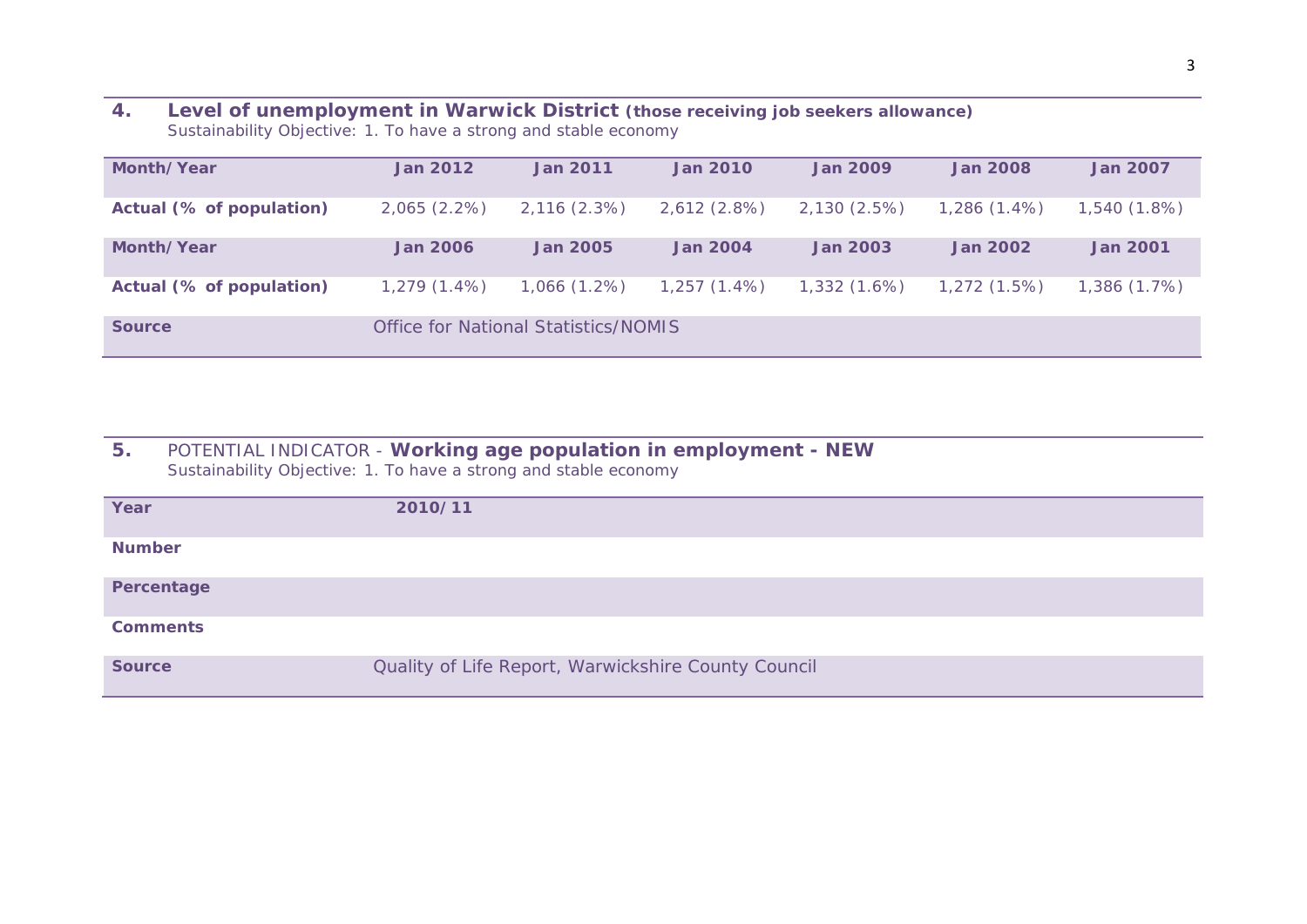#### **6. Number of working age population claiming workless benefits by type - NEW** *Sustainability Objective: 1. To have a strong and stable economy*

| Date                                                                                                               | <b>Nov 2010</b>                                                                                                                 |
|--------------------------------------------------------------------------------------------------------------------|---------------------------------------------------------------------------------------------------------------------------------|
| Jobseekers (claiming on Jobseekers' allowance):                                                                    | 1920 (2.1%)                                                                                                                     |
| eSa and incapacity Benefit                                                                                         | 3550 (3.8%)                                                                                                                     |
| Lone Parents (claimants on Income Support with<br>a child under 16 and no partner)                                 | 790 (0.9%)                                                                                                                      |
| Others claiming income- related benefit (income<br>Support claimants not included in one of the 3<br>groups above) | 320 (0.3%)                                                                                                                      |
| <b>Comments</b>                                                                                                    | Percentages of population receiving state benefits have been calculated using<br>populations aged 16-64 for both men and women. |
| <b>Source</b>                                                                                                      | Quality of Life Report, Warwickshire County Council                                                                             |

### **7. New business registrants per annum (Dec to Dec)**

*Sustainability Objective: 1. To have a strong and stable economy*

| Year            | 2011                                                                                                                | 2010 | 2009 | 2008 | 2007 | 2006 | 2005 |
|-----------------|---------------------------------------------------------------------------------------------------------------------|------|------|------|------|------|------|
| Registrants     | 537                                                                                                                 | 456  | 625  | 795  | 640  | 520  | 495  |
| Year            | 2004                                                                                                                | 2003 | 2002 |      |      |      |      |
| Registrants     | 535                                                                                                                 | 535  | 560  |      |      |      |      |
| <b>Comments</b> | PLEASE NOTE: Up to 2008 this was the number of business start ups from VAT registrations<br>(Source WCC QofLR/ ONS) |      |      |      |      |      |      |
| <b>Source</b>   | Office for National Statistics - Revenue Services, Warwick District Council                                         |      |      |      |      |      |      |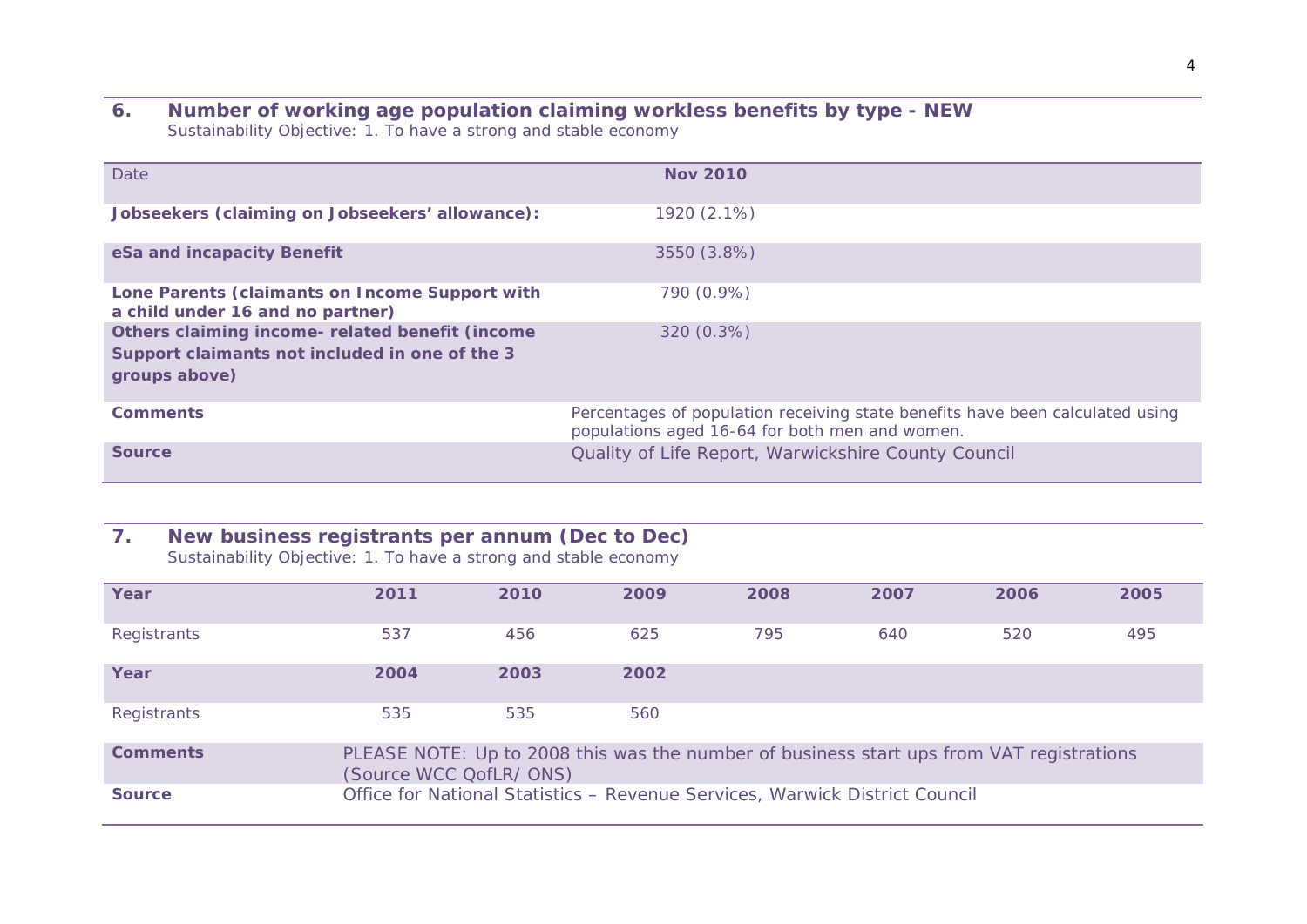### **8. Amount of completed retail, office and leisure development**

*Sustainability Objective: 1. To have a strong and stable economy*

| Sqm                                | 2010/11                                                                                                                          | 2009/10                                            | 2008/09                  | 2007/08                  | 2006/07                  | 2005/06  | 2004/05                  |  |
|------------------------------------|----------------------------------------------------------------------------------------------------------------------------------|----------------------------------------------------|--------------------------|--------------------------|--------------------------|----------|--------------------------|--|
| <b>Retail</b>                      | $\Omega$                                                                                                                         | 500                                                | 4,737                    | 0                        | 2,073                    | 7,810    | $\Omega$                 |  |
| <b>Leisure</b>                     | $\Omega$                                                                                                                         | $\overline{O}$                                     | $\Omega$                 | 0                        | $\Omega$                 | $\Omega$ | 2,500                    |  |
| <b>Office (Town Centre)</b>        | 2,391                                                                                                                            | $\circ$                                            | $\overline{\phantom{a}}$ | $\sim$                   | $\overline{\phantom{a}}$ |          | $\overline{\phantom{a}}$ |  |
| <b>Office (Non Town</b><br>Centre) |                                                                                                                                  | 3,101                                              |                          | $\overline{\phantom{m}}$ |                          |          |                          |  |
| Office $-$ All (pre 09/10)         | $\sim$                                                                                                                           | $\sim$                                             | 751                      | 11,425                   | $\Omega$                 | 0        | 0                        |  |
| <b>Comments</b>                    | Up to 2009/10 it was based on those over the thresholds of the following: Retail: 1000 sqm;<br>Leisure: 500 sqm; Office: 500 sqm |                                                    |                          |                          |                          |          |                          |  |
| <b>Source</b>                      |                                                                                                                                  | Annual Monitoring Report, Warwick District Council |                          |                          |                          |          |                          |  |

### **9. Number of Super Output Areas within the top percentiles of skills deprivation nationally - NEW** *Sustainability Objective: 1. To have a strong and stable economy*

| Most skills deprived SOAs nationally | 2010                                                |  |
|--------------------------------------|-----------------------------------------------------|--|
| In the top 10%                       |                                                     |  |
| In the top 20%                       | 8                                                   |  |
| In the top 30%                       | Q                                                   |  |
| <b>Comments</b>                      |                                                     |  |
| <b>Source</b>                        | Quality of Life Report, Warwickshire County Council |  |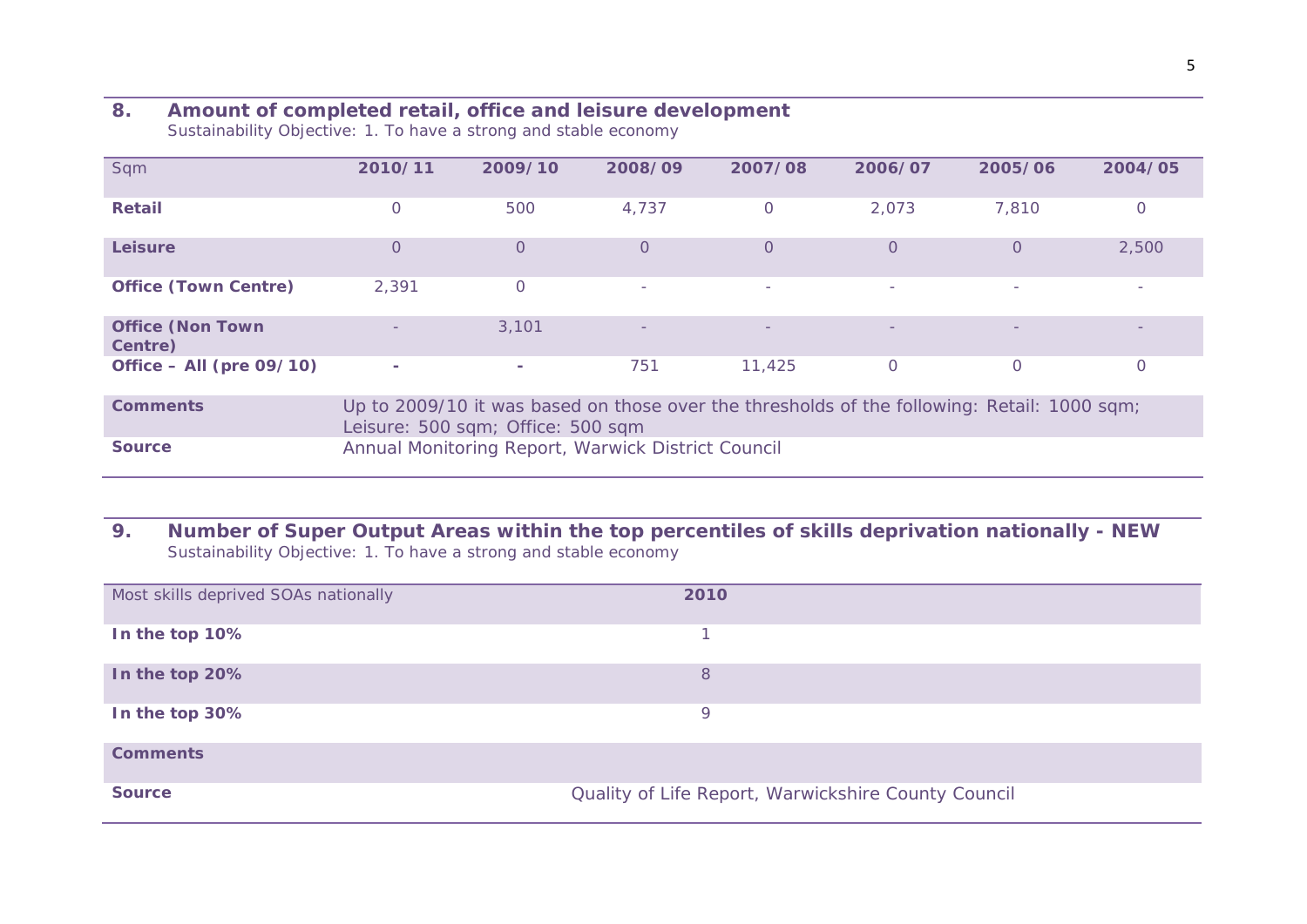#### **10. Young People not in Education, employment and training (NEETs) - NEW** *Sustainability Objective: 1. To have a strong and stable economy*

| Number and %     | <b>Dec</b><br>2010 | <b>Dec</b><br>2009 | <b>Dec</b><br>2008                                  |
|------------------|--------------------|--------------------|-----------------------------------------------------|
| Aged 16-18 years | 196<br>(5%)        | 186                | 206                                                 |
| <b>Comments</b>  |                    |                    |                                                     |
| <b>Source</b>    |                    |                    | Quality of Life Report, Warwickshire County Council |

### **11. Number of bus and train passenger journeys**

*Sustainability Objective: 2. To enable a range of sustainable transport options*

|                 | 2010/11      | 2009/10                                                                                                     |
|-----------------|--------------|-------------------------------------------------------------------------------------------------------------|
| <b>Bus</b>      | 15.9 million | 14.9 million                                                                                                |
| <b>Train</b>    | 6.1 million  | 5.8 million                                                                                                 |
| <b>Comments</b> |              | Please note these figures are for Warwickshire. There is currently no data available at the district level, |
| <b>Source</b>   |              | Quality of Life Report, Warwickshire County Council                                                         |

#### **12. People aged 16 to 74 who travel to work via Bicycle and foot and Bus and train - NEW** *Sustainability Objective: 2. To enable a range of sustainable transport options*

| Percentage of people | 2010/11 |
|----------------------|---------|
| <b>Bicycle</b>       | 3.5%    |
| Foot                 | 11.2%   |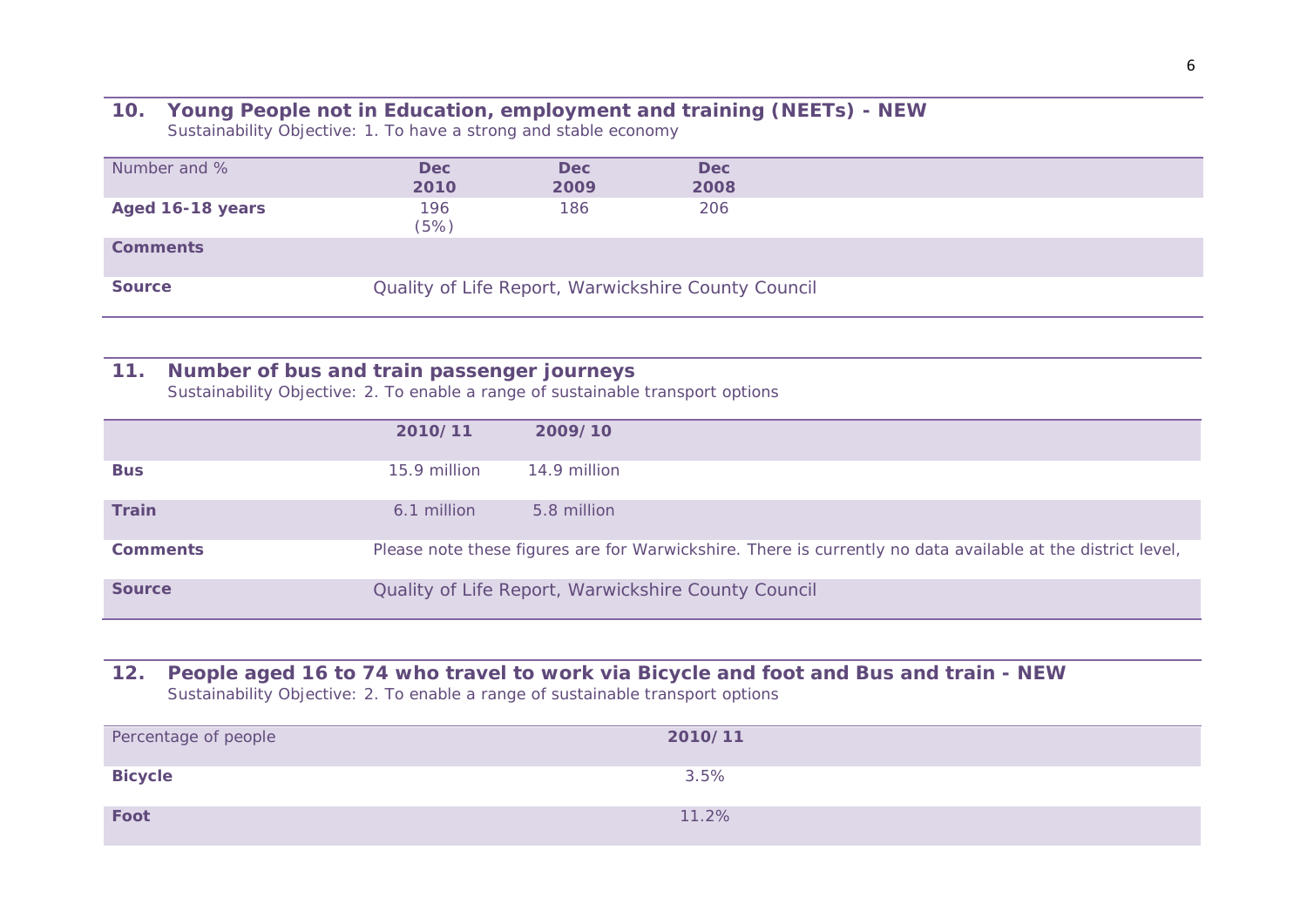| <b>Bus</b>      | 3.3%                        |
|-----------------|-----------------------------|
| Train           | 1.9%                        |
| <b>Comments</b> |                             |
| <b>Source</b>   | <b>Local Transport Plan</b> |

| 13.                   | Traffic speed in main towns                               |      |                                                     |      |      |  |
|-----------------------|-----------------------------------------------------------|------|-----------------------------------------------------|------|------|--|
|                       | Sustainability Objective: 3. To reduce the need to travel |      |                                                     |      |      |  |
| Mph                   |                                                           | 2010 | 2009                                                | 2008 | 2007 |  |
|                       |                                                           |      |                                                     |      |      |  |
| <b>Kenilworth</b>     |                                                           | 18.7 | 11.6                                                | 17.6 | 20.7 |  |
|                       |                                                           |      |                                                     |      |      |  |
| <b>Leamington Spa</b> |                                                           | 14.1 | 17.5                                                | 14.4 | 14.5 |  |
|                       |                                                           |      |                                                     |      |      |  |
| <b>Warwick</b>        |                                                           | 10.4 | 9.3                                                 | 9    | 9.7  |  |
|                       |                                                           |      |                                                     |      |      |  |
| <b>Source</b>         |                                                           |      | Quality of Life Report, Warwickshire County Council |      |      |  |
|                       |                                                           |      |                                                     |      |      |  |

#### **14. Average annual daily traffic flows in main towns**

*Sustainability Objective: 3. To reduce the need to travel*

| Number of vehicles    | 2010    | 2009    | 2007                                                | 2005    | 2003    |  |
|-----------------------|---------|---------|-----------------------------------------------------|---------|---------|--|
| <b>Kenilworth</b>     | 53,430  | 52.625  | 52.927                                              | 56,083  | 56,949  |  |
| <b>Leamington Spa</b> | 142,933 | 139,081 | 146,557                                             | 149,238 | 146,575 |  |
| <b>Warwick</b>        | 103,948 | 105,090 | 107,002                                             | 109,292 | 112,183 |  |
| <b>Source</b>         |         |         | Quality of Life Report, Warwickshire County Council |         |         |  |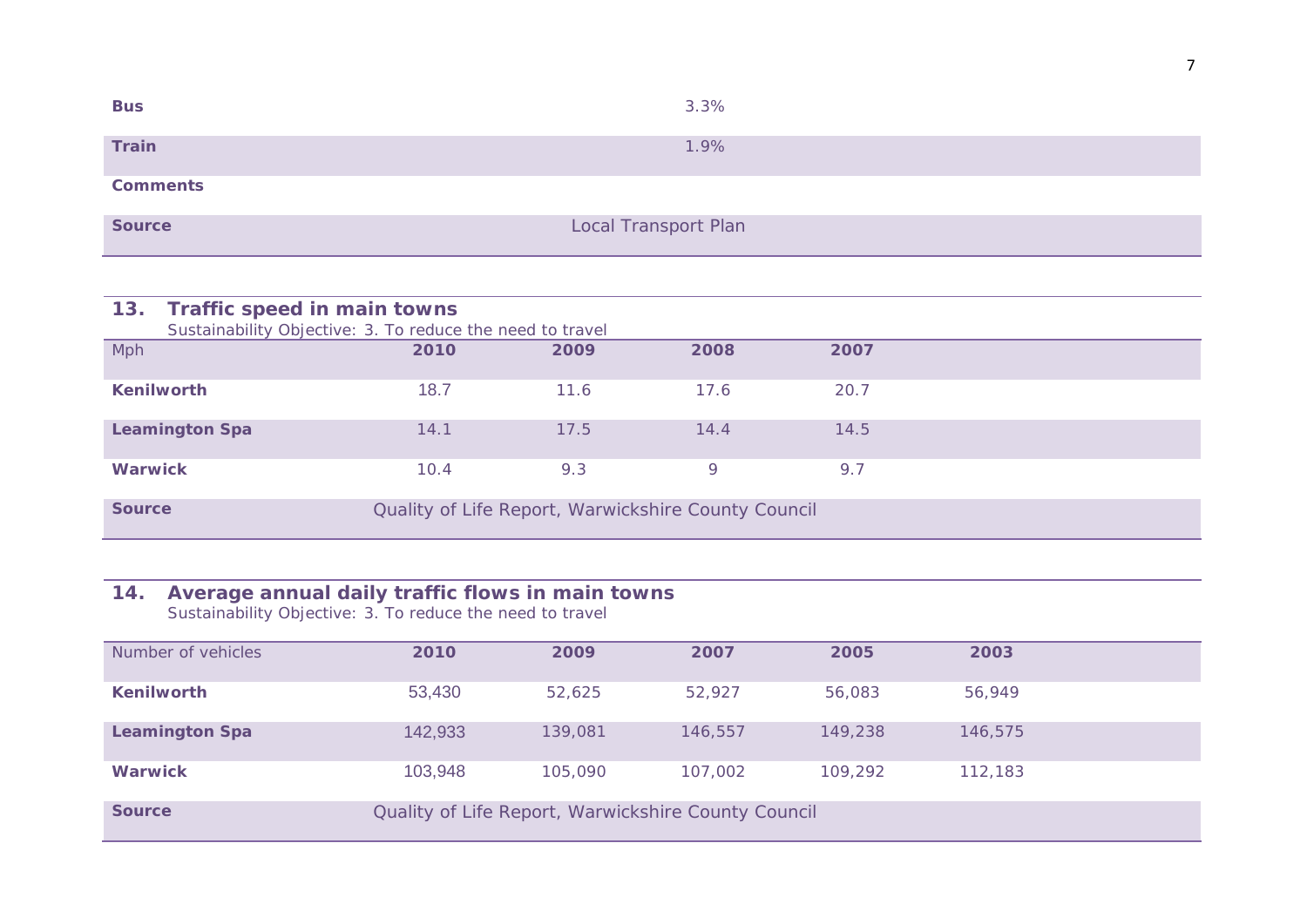#### **15.** POTENTIAL INDICATOR **- Percentage of new residential development within 30 minutes public transport time of services**

*Sustainability Objective: 3. To reduce the need to travel*

| Percentage                 | 2010 |
|----------------------------|------|
| <b>GP</b>                  |      |
| <b>Hospital</b>            |      |
| <b>Primary Schools</b>     |      |
| <b>Secondary Schools</b>   |      |
| <b>Employment</b>          |      |
| <b>Major health centre</b> |      |
| <b>Comments</b>            |      |
| <b>Source</b>              |      |

**16.** POTENTIAL INDICATOR - **Distance to the nearest local shopping centre – NEW** *Sustainability Objective: 3. To reduce the need to travel*

*Percentage* **2010**

**Comments**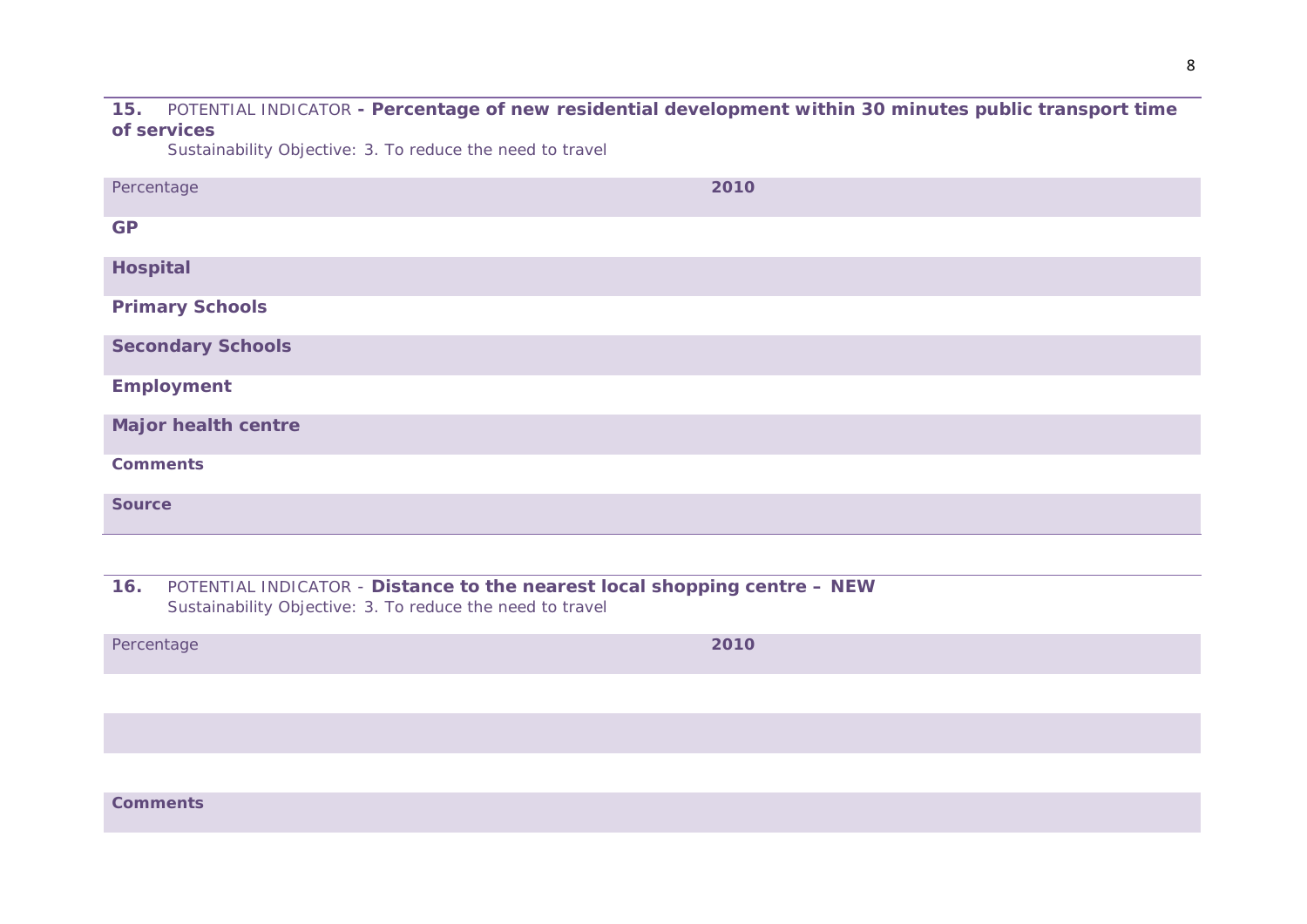#### **Source**

| 17. Percentage of households within set distances of key services                                                      |
|------------------------------------------------------------------------------------------------------------------------|
| Sustainability Objective: 3. To reduce the need to travel                                                              |
| Sustainability Objective: 13. To protect, enhance and improve accessibility to local services and community facilities |

| Percentage                      | <b>Set Distance</b>                                 | 2010/11<br><b>Rural</b> | 2010/11<br>Urban |
|---------------------------------|-----------------------------------------------------|-------------------------|------------------|
| <b>Banks/Building Societies</b> | 4 km                                                | 26%                     | 99%              |
| <b>Cash Points (all)</b>        | 4 km                                                | 95%                     | 100%             |
| <b>All GP Surgeries</b>         | 4 km                                                | 83%                     | 100%             |
| <b>Pharmacy</b>                 | 4 km                                                | 39%                     | 100%             |
| <b>Dentists</b>                 | 4 km                                                | 39%                     | 100%             |
| <b>Job Centres</b>              | 8 km                                                | 55%                     | 100%             |
| <b>Petrol Stations</b>          | 4 km                                                | 59%                     | 100%             |
| <b>Post Offices</b>             | 2 km                                                | 42%                     | 97%              |
| <b>Convenience Stores</b>       | 4 km                                                | 69%                     | 100%             |
| <b>Supermarkets</b>             | 4 km                                                | 39%                     | 99%              |
| <b>Primary Schools</b>          | 2km                                                 | 61%                     | 100%             |
| <b>Secondary Schools</b>        | 4 km                                                | 32%                     | 100%             |
| <b>Public Houses</b>            | 2 km                                                | 66%                     | 100%             |
| <b>Source</b>                   | Quality of Life Report, Warwickshire County Council |                         |                  |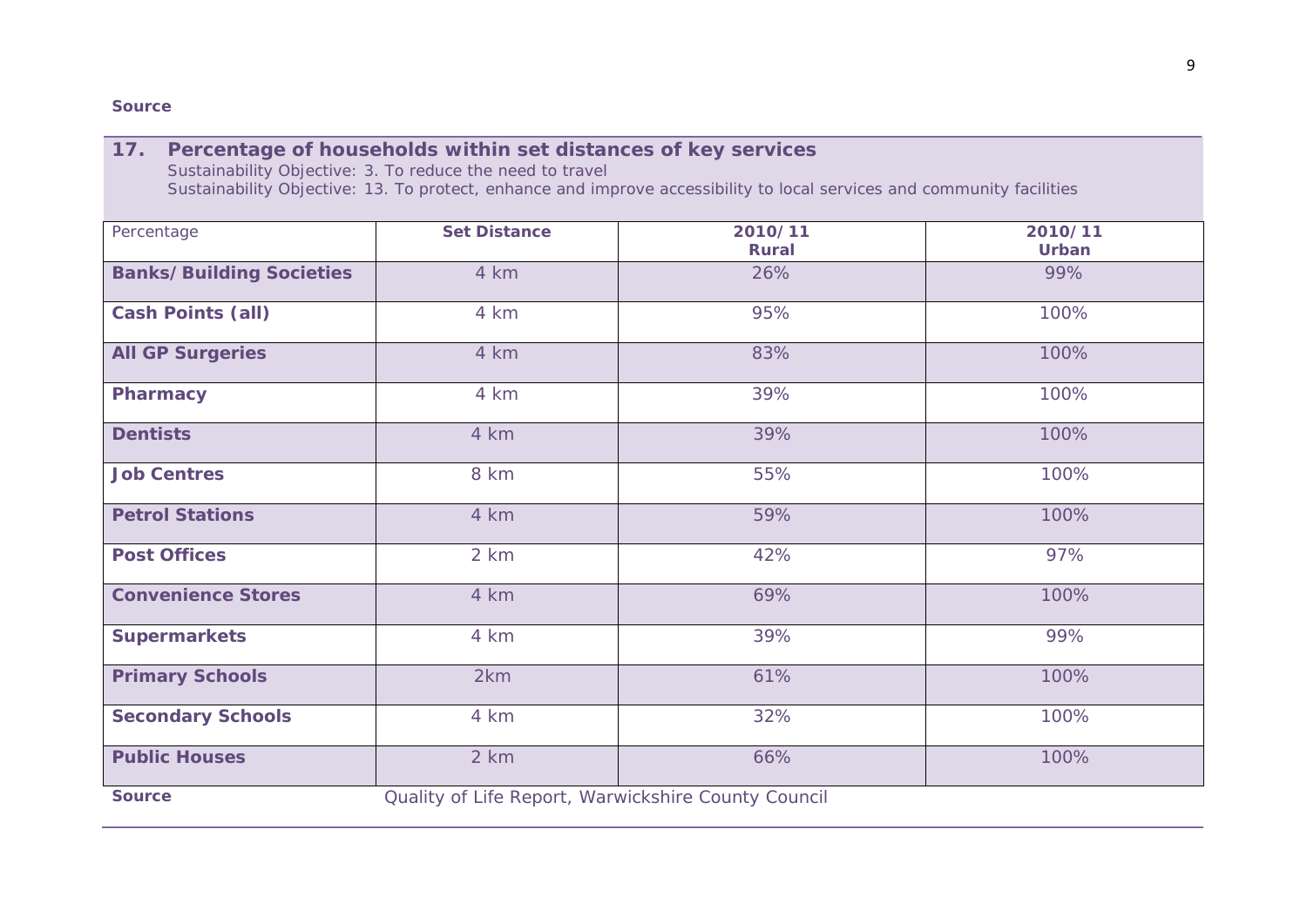**18.** *POTENTIAL INDICATOR -* **Average distance travelled to fixed place of work - NEW** *Sustainability Objective: 3. To reduce the need to travel*

| Average miles             | 2010/11 |
|---------------------------|---------|
| <b>Distance Travelled</b> |         |
|                           |         |
| <b>Comments</b>           |         |
| <b>Source</b>             |         |

| 19. People aged 16-74 who travel to work by car - NEW     |
|-----------------------------------------------------------|
| Sustainability Objective: 3. To reduce the need to travel |

| Percentage work<br>car travel | 2010/11              |
|-------------------------------|----------------------|
|                               |                      |
| People aged 16-74             | 68.8%                |
| <b>Comments</b>               |                      |
| <b>Source</b>                 | Local Transport Plan |

# **20. Amount of waste produced across the district per head of population**

*Sustainability Objective: 4. To reduce the generation of waste and increase recycling*

| Kg     | 2010/11 | 2009/10 | 2008/09 | 2007/08 | 2006/07 | 2005/06 | 2003/04 | 2001/02 |
|--------|---------|---------|---------|---------|---------|---------|---------|---------|
| Weight | 360     | 368     | 376     | 572     | 522     | 509     | 362     | 330     |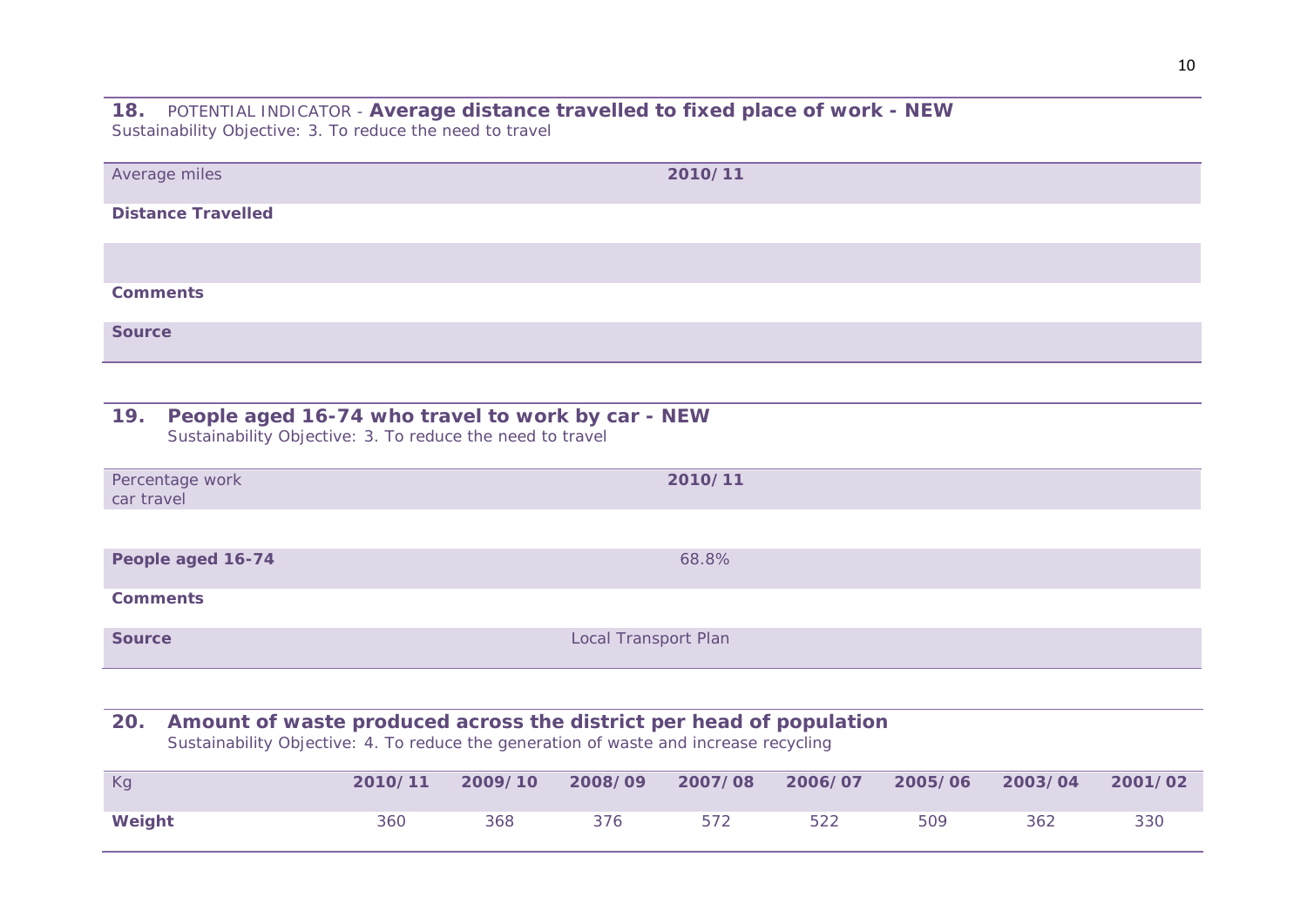# **21. Percentage of total waste per head that is recycled**

*Sustainability Objective: 4. To reduce the generation of waste and increase recycling*

| %             | 2010/11 | 2009/10                                             |
|---------------|---------|-----------------------------------------------------|
| <b>Total</b>  | 21.9    | 22.15                                               |
| <b>Source</b> |         | Quality of Life Report, Warwickshire County Council |

### **22. Percentage of total waste per head that is composted**

*Sustainability Objective: 4. To reduce the generation of waste and increase recycling*

| %             | 2010/11 | 2009/10                                             |
|---------------|---------|-----------------------------------------------------|
| <b>Total</b>  | 27.2    | 27.14                                               |
| <b>Source</b> |         | Quality of Life Report, Warwickshire County Council |

# **23***.* **Densities of developed dwellings**

*Sustainability Objective: 5. To ensure the prudent use of land and natural resources*

| Percentage of total<br>completed dwellings<br>(actual figure) | 2010/11    | 2009/10      | 2008/09      | 2007/08       | 2006/07        | 2005/06     | 2004/05        |
|---------------------------------------------------------------|------------|--------------|--------------|---------------|----------------|-------------|----------------|
| Less than 30 dwellings<br>per hectare                         | 15 (25%)   | $16(12.5\%)$ | $5.7\%$ (20) | $11.1\%$ (60) | 16.8% (119)    | 12.5% (98)  | 23.3% (174)    |
| Between 30 and 50<br>dwellings per hectare                    | 7(11.7%)   | 29 (22.7%)   | $42\%$ (147) | 40.3% (218)   | $62.1\%$ (440) | 19.5% (152) | $14.1\%$ (105) |
| Above 50 dwellings per<br>hectare                             | 38 (63.3%) | 83 (64.8%)   | 52.3 (183)   | 48.6% (263)   | 21.1% (150)    | 68% (532)   | 62.6% (467)    |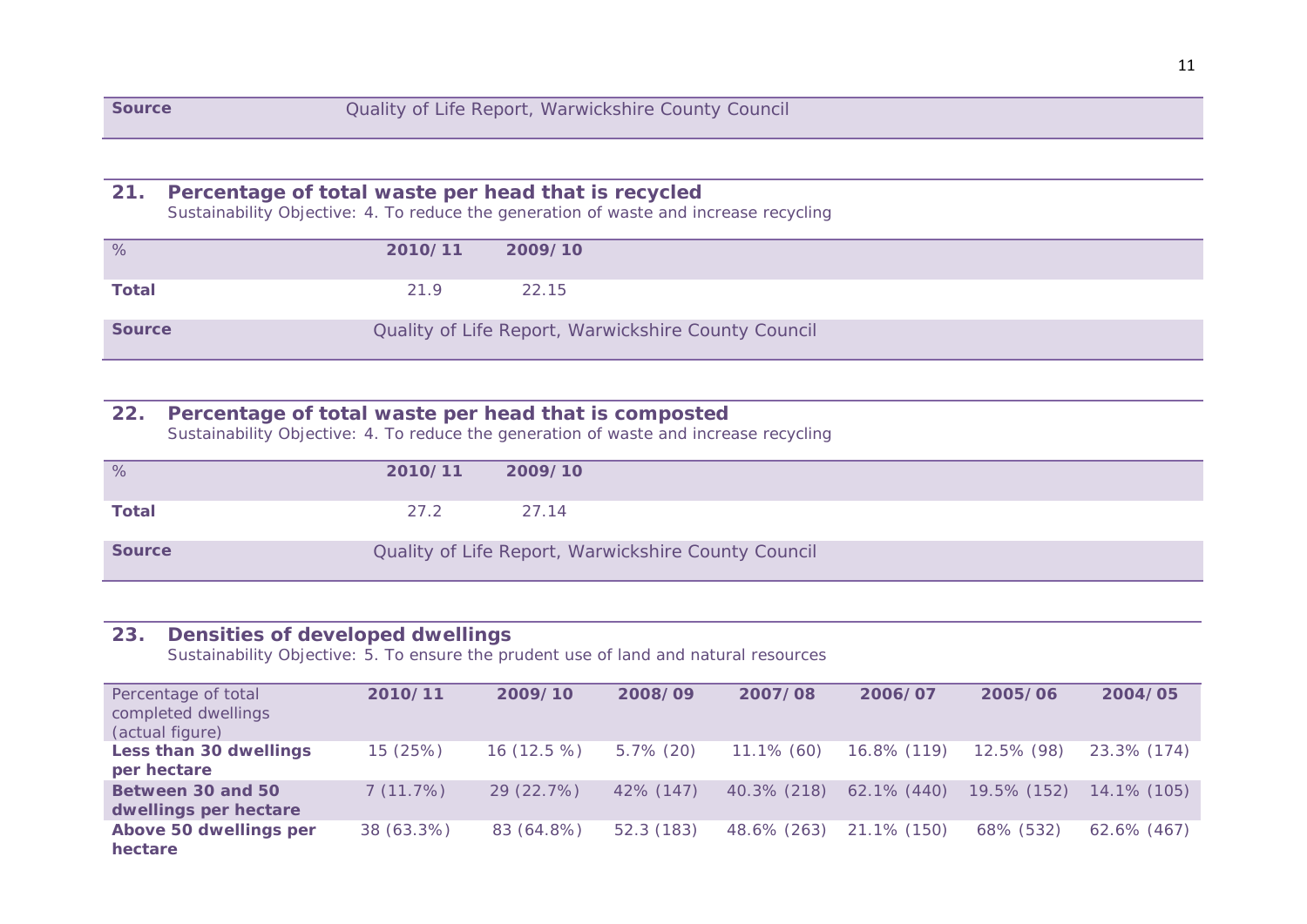#### **24. Percentage of dwellings developed on previously developed land (new and converted buildings)** *Sustainability Objective: 5. To ensure the prudent use of land and natural resources*

| Percentage of district total<br>completed dwellings (actual<br>figure) | 10/11 | 09/10          | 08/09          | 07/08          | 06/07                                              | 05/06          | 04/05          | 03/04          | 02/03          |  |  |  |  |  |  |
|------------------------------------------------------------------------|-------|----------------|----------------|----------------|----------------------------------------------------|----------------|----------------|----------------|----------------|--|--|--|--|--|--|
| <b>Completions on PDL</b>                                              | 67%   | 57.4%<br>(108) | 80.3%<br>(343) | 71.9%<br>(437) | 85.1%<br>(445)                                     | 88.7%<br>(694) | 84%<br>(627)   | 51.4%<br>(377) | 39.6%<br>(385) |  |  |  |  |  |  |
| <b>Urban PDL</b>                                                       | 66%   | 55.3%<br>(104) | 75.6%<br>(323) | 58.3%<br>(355) | 79.7%<br>(396)                                     | 79.7%<br>(396) | 73.3%<br>(547) | 41.6%<br>(305) | 30%<br>(292)   |  |  |  |  |  |  |
| <b>Source</b>                                                          |       |                |                |                | Annual Monitoring Report, Warwick District Council |                |                |                |                |  |  |  |  |  |  |

# **25. Amount of developed employment land by type which is on previously developed land**

*Sustainability Objective: 5. To ensure the prudent use of land and natural resources*

| Percentage (sqm/ha)                            | 10/11                                              | 09/10 | 08/09 | 07/08                    | 06/07             | 05/06                    | 04/05                     | 03/04              |  |  |  |
|------------------------------------------------|----------------------------------------------------|-------|-------|--------------------------|-------------------|--------------------------|---------------------------|--------------------|--|--|--|
| <b>Annual employment</b><br>completions on PDL | $0\%$                                              | 0%    | $0\%$ | 91%<br>$(7, 211$ sqm $)$ | 21%<br>(2,832sgm) | 88%<br>$(43,944$ sqm $)$ | 98%<br>$(21, 740$ sqm $)$ | <b>NA</b>          |  |  |  |
| <b>Total employment</b><br>supply              | $0\%$                                              | 0%    | 0%    | 24%<br>(32.58ha)         | 31%<br>(40.98ha)  | 31%<br>(41.7ha)          | 33%<br>(40.73ha)          | 21.5%<br>(26.79ha) |  |  |  |
| <b>Source</b>                                  | Annual Monitoring Report, Warwick District Council |       |       |                          |                   |                          |                           |                    |  |  |  |

**26.** *POTENTIAL INDICATOR -* **Proportion of homes being built to Codes 4,5 and 6 - NEW** *Sustainability Objective: 5. To ensure the prudent use of land and natural resources Sustainability Objective: 10. To minimise the causes of climate change by reducing greenhouse emissions and increasing the proportion of energy generated from renewable and low carbon sources*

12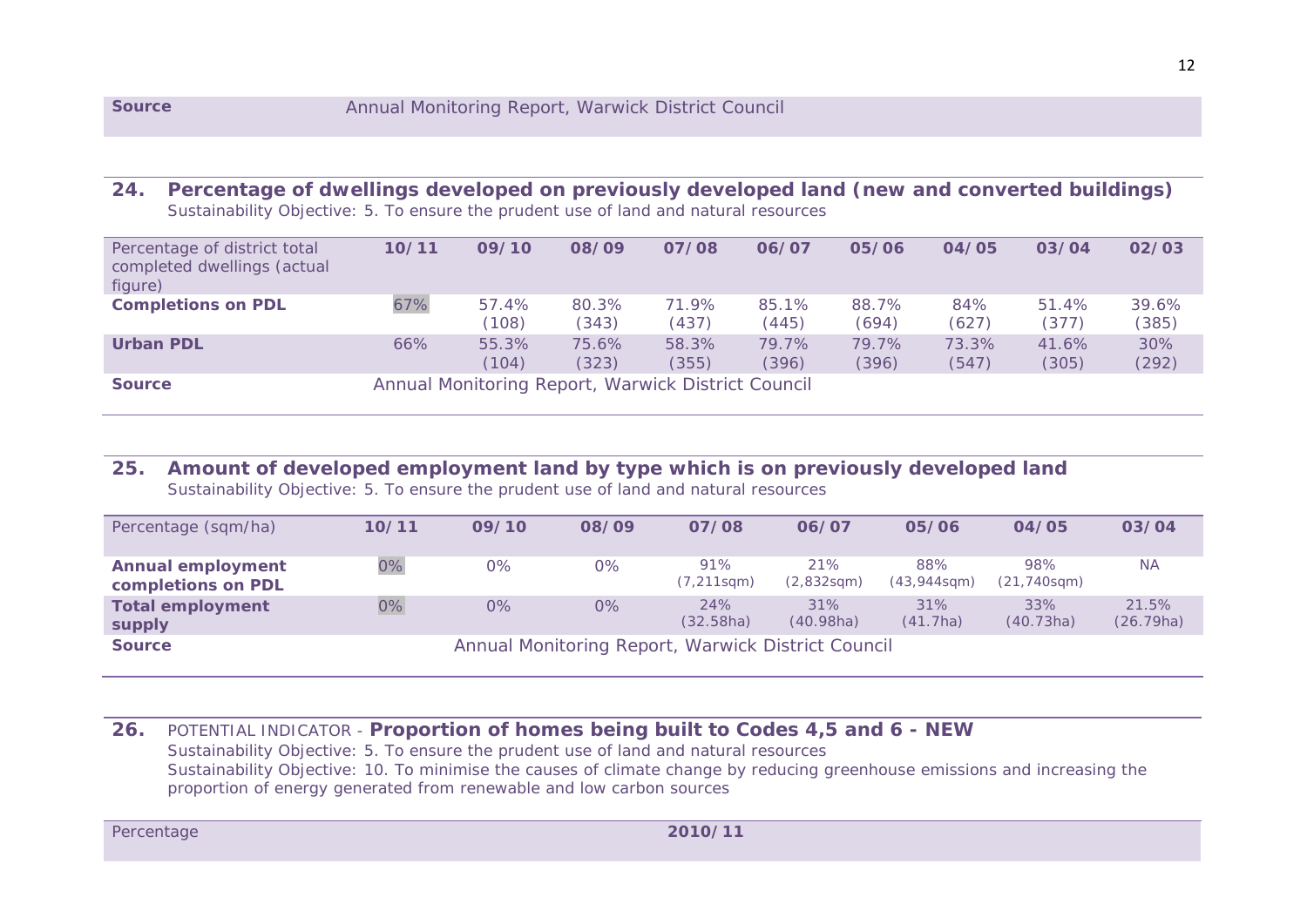|  | <b>Comments</b> |  |  |  |  |  |
|--|-----------------|--|--|--|--|--|
|--|-----------------|--|--|--|--|--|

**Source**

# **27. Change in areas and populations of biodiversity importance**

**including:**

**(i) Change in priority habitats and species (by type)**

**(ii) Change in areas designated for their intrinsic environmental value including sites of international, national, regional or sub regional significance**

*Sustainability Objective: 6. To protect and enhance the natural environment*

| Number of sites                                                                | 2010/11  | 2009/10        | 2008/09 | 2007/08                                                                                      | 2006/07 |
|--------------------------------------------------------------------------------|----------|----------------|---------|----------------------------------------------------------------------------------------------|---------|
| <b>Newly designated sites</b><br>of national or<br>international<br>importance | $\Omega$ |                |         | C                                                                                            |         |
| <b>Potential Local Wildlife</b><br><b>Sites surveyed</b>                       |          | 5              | 8       | 8                                                                                            | 11      |
| Sites to be awarded<br><b>Local Wildlife Site</b><br>status                    | 3        | $\overline{4}$ | 5       | 5                                                                                            | 6       |
| <b>Source</b>                                                                  |          |                |         | Annual Monitoring Report, Warwick District Council / Warwickshire Habitat Biodiversity Audit |         |

# **28.** *POTENTIAL INDICATOR -* **Planning applications decided within (in part) or adjacent to a Local Wildlife Site or potential Local Wildlife Site - NEW**

*Sustainability Objective: 6. To protect and enhance the natural environment*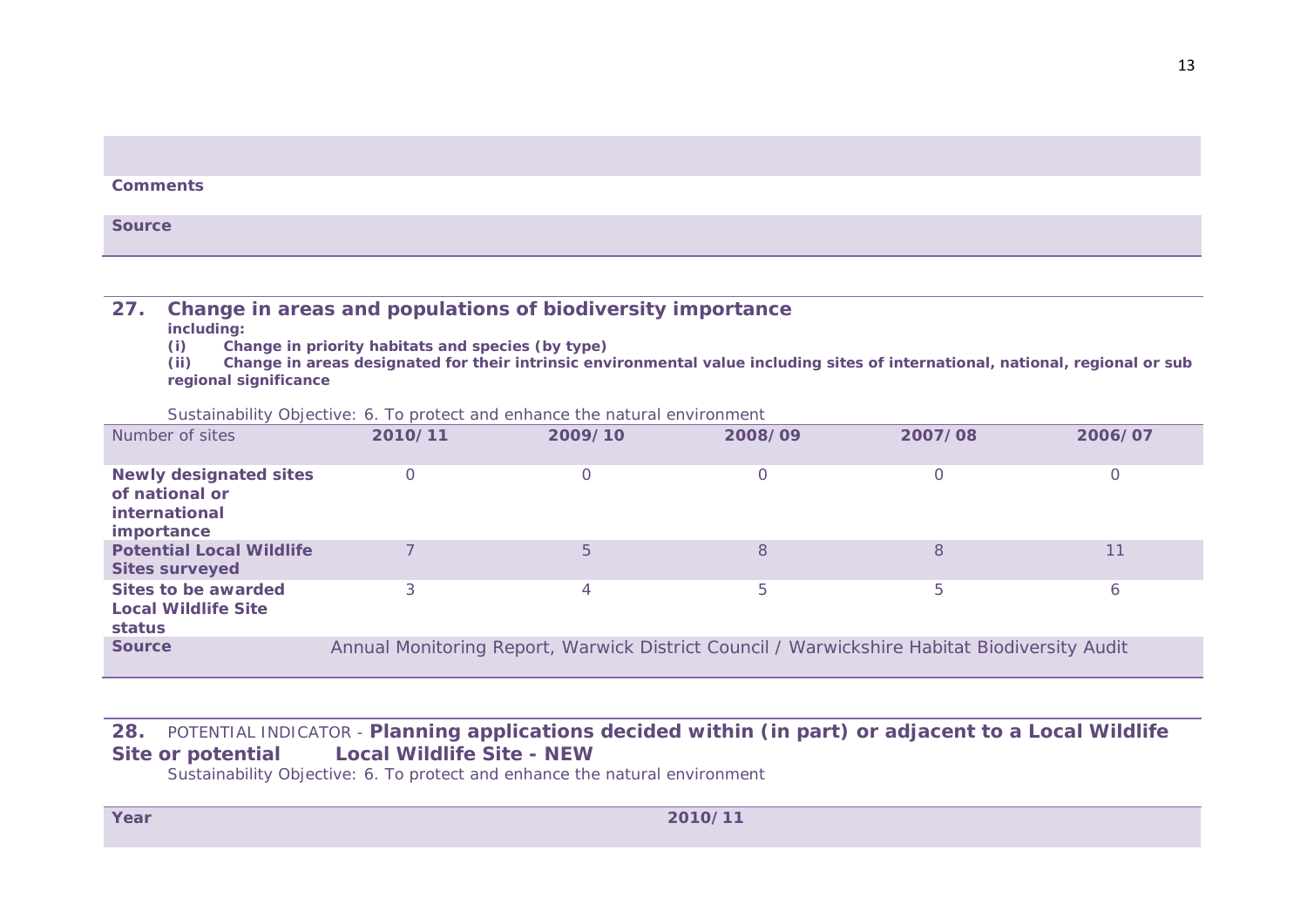**Comments**

**Source** Annual Monitoring Report

#### **29. % of SSSIs in Favourable or Unfavourable Recovering condition** *Sustainability Objective: 6. To protect and enhance the natural environment*

| Year                           | 2010/11                                                       |
|--------------------------------|---------------------------------------------------------------|
| <b>Favourable condition</b>    | 100%                                                          |
| <b>Unfavourable Recovering</b> | 0%                                                            |
| <b>Comments</b>                | <b>7 SSSIs in Warwick district</b>                            |
| <b>Source</b>                  | http://www.sssi.naturalengland.org.uk/special/sssi/search.cfm |

**30.** *POTENTIAL INDICATOR -* **Achievement of Biodiversity Action Plan targets** *Sustainability Objective: 6. To protect and enhance the natural environment*

| Year            | 2010/11                     |
|-----------------|-----------------------------|
|                 |                             |
|                 |                             |
| <b>Comments</b> |                             |
| <b>Source</b>   | <b>CSW LBAP Partnership</b> |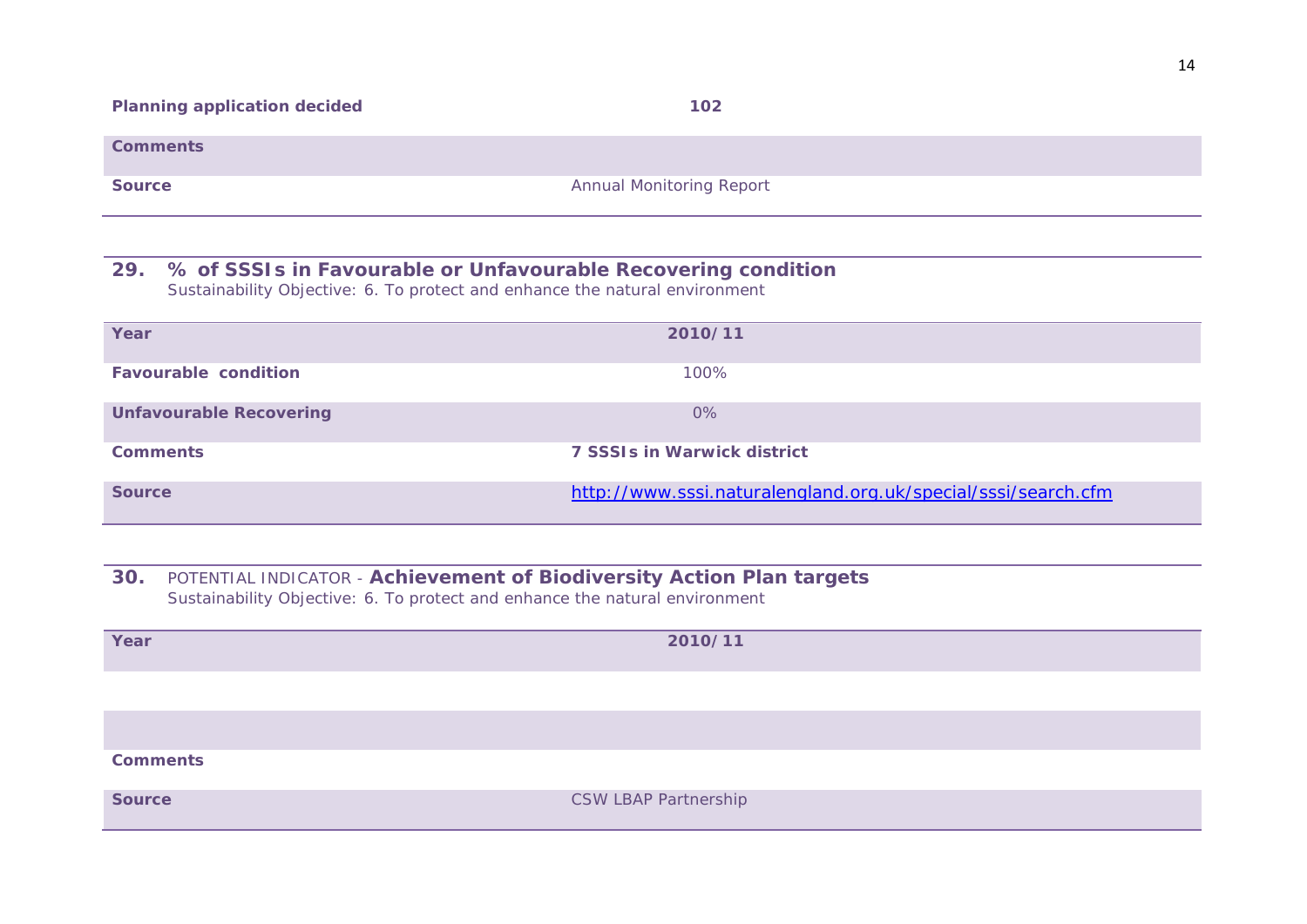### **31.** *POTENTIAL INDICATOR -* **Area of highly sensitive historic landscape characterisation types(s) which have been altered and their character eroded**

*Sustainability Objective: 6. To protect and enhance the natural environment*

| Year            | 2010/11         |
|-----------------|-----------------|
|                 |                 |
|                 |                 |
| <b>Comments</b> |                 |
|                 |                 |
| <b>Source</b>   | Natural England |

**32.** *POTENTIAL INDICATOR -* **% of planning applications where archaeological mitigation strategies (preservation by design and/or archaeological recording) were developed and implemented** *Sustainability Objective: 6. To protect and enhance the natural environment*

| Year            | 2010/11         |
|-----------------|-----------------|
|                 |                 |
|                 |                 |
| <b>Comments</b> |                 |
| <b>Source</b>   | Natural England |

### **33.** *POTENTIAL INDICATOR -* **% of planning applications for which archaeological investigations were required prior to approval**

*Sustainability Objective: 6. To protect and enhance the natural environment*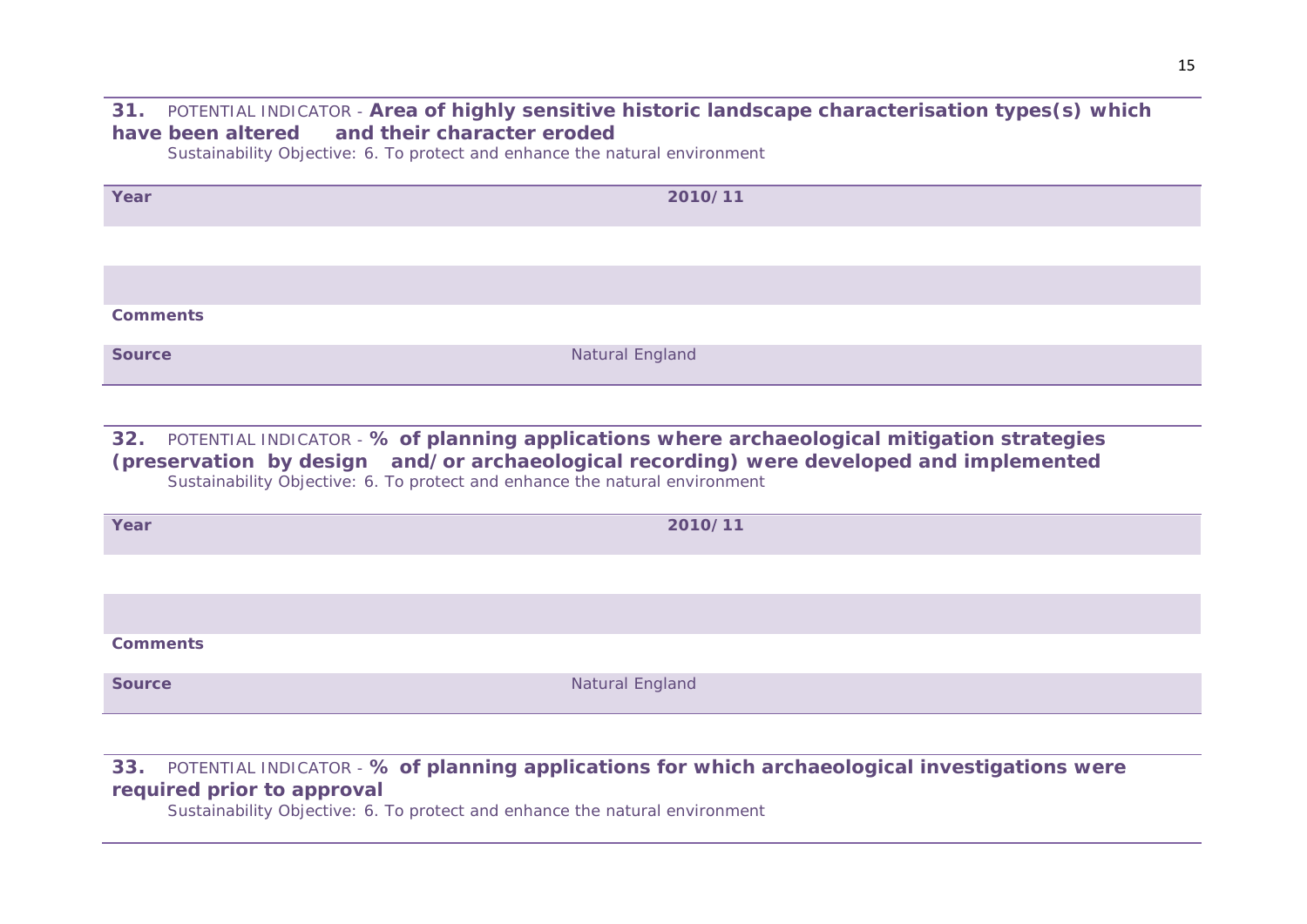| Year            | 2010/11         |
|-----------------|-----------------|
|                 |                 |
|                 |                 |
| <b>Comments</b> |                 |
| <b>Source</b>   | Natural England |

# **34. Satisfaction with your neighbourhood as a place to live**

*Sustainability Objective: 7. To create and maintain safe, well-designed, high quality built environments*

| Percentage      | 2010                                                                                                                                                                           | 2009 | 2008 | <b>Dec</b><br>2007 | 2006 | <b>Dec</b><br>2005 | <b>Dec</b><br>2004 | <b>July</b><br>2004 | <b>Dec</b><br>2003 | Apr<br>2002 |  |
|-----------------|--------------------------------------------------------------------------------------------------------------------------------------------------------------------------------|------|------|--------------------|------|--------------------|--------------------|---------------------|--------------------|-------------|--|
| Percentage      | 91                                                                                                                                                                             | 90   | 86   | 91                 | 83   | 86                 | 90.3               | 85.8                | 96                 | 93.7        |  |
| <b>Comments</b> | PLEASE NOTE: Up to 2008 the figures represent the percentage of residents that are<br>satisfied with their neighbourhood as a place to live taken from the WDC Citizen's Panel |      |      |                    |      |                    |                    |                     |                    |             |  |
| <b>Source</b>   | 2009 (WCC QofLR); 2008 (WDC Place Survey); Upto 2007 (WDC Citizen's Panel)<br>2010 taken from 2010 Residents Survey                                                            |      |      |                    |      |                    |                    |                     |                    |             |  |

### **35.** *POTENTIAL INDICATOR* **Development complying with Secured By Design guidelines** *Sustainability Objective: 7. To create and maintain safe, well-designed, high quality built environments*

**Year 2010/11**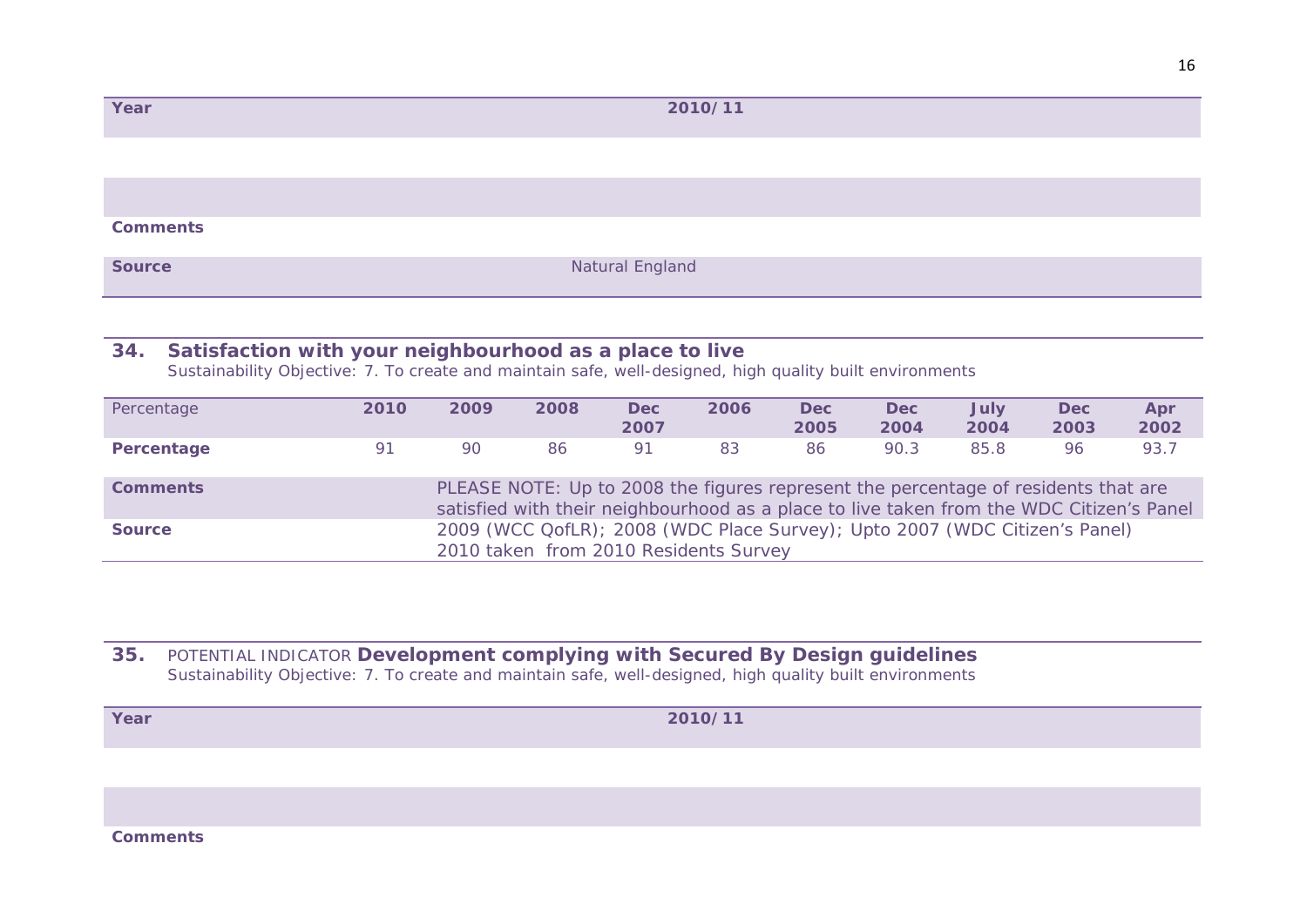| <b>Source</b> |  |  |  |
|---------------|--|--|--|
|               |  |  |  |

### **36. Number of Listed Buildings on English Heritage's register of buildings/sites 'at risk'**

*Sustainability Objective: 8. To protect and enhance the historic environment*

| Number of properties          | 2010/11                                                                                                                                                                                                                                                                                                                                                    | 2009/10 | 2008/09 | 2007/08 | 2006/07 | 2005/06 | 2004/05 |  |  |
|-------------------------------|------------------------------------------------------------------------------------------------------------------------------------------------------------------------------------------------------------------------------------------------------------------------------------------------------------------------------------------------------------|---------|---------|---------|---------|---------|---------|--|--|
| <b>Listed Buildings</b>       | 4                                                                                                                                                                                                                                                                                                                                                          | 4       | 4       | 4       | 4       | 3       | 3       |  |  |
| <b>Targets or Comparators</b> |                                                                                                                                                                                                                                                                                                                                                            |         |         |         |         |         |         |  |  |
| <b>Comments</b>               | Properties at Risk:<br>Baginton Castle Remains (II)<br>Remains of Old Castle Bridge (II*)<br>Masters House, 4, 5 and 6 St Michaels Court, Saltisford, Warwick (II*)<br>Bridge, Goodrest Lodge (II*)<br><b>Stoneleigh Abbey</b><br><b>Guy's Cliffe</b><br>PLEASE NOTE: This register only included buildings listed Grade I or II* and structural scheduled |         |         |         |         |         |         |  |  |
| <b>Source</b>                 | ancient monuments<br>Heritage at Risk Register (English Heritage)                                                                                                                                                                                                                                                                                          |         |         |         |         |         |         |  |  |

### **37. Number of scheduled ancient monuments on English Heritage's 'at risk' register** *Sustainability Objective: 8. To protect and enhance the historic environment*

| Year | 2010/11 |
|------|---------|
|      | 10      |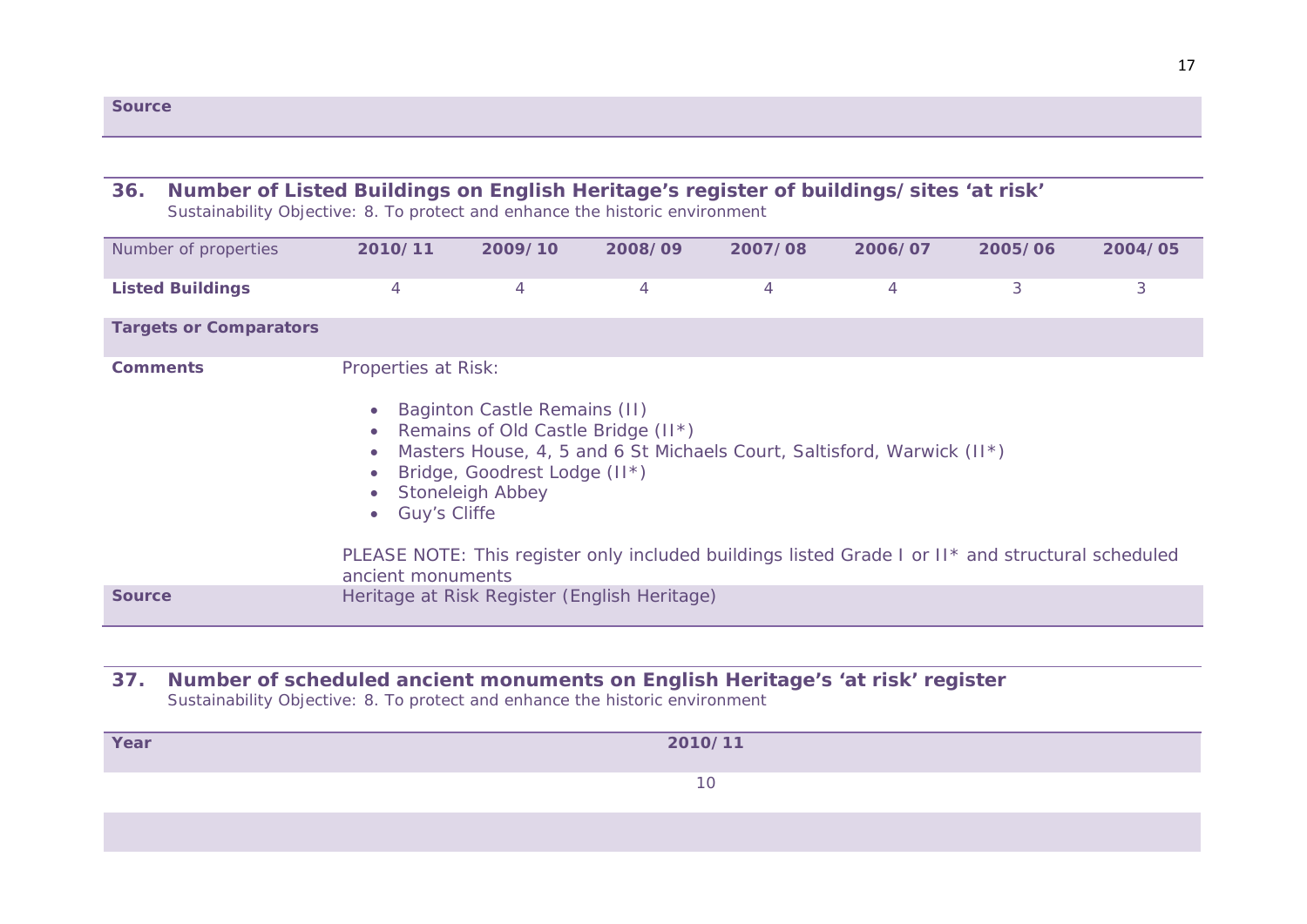#### **Comments**

|        | <b>Source</b>                                                                                                                                                   |         |         |         |         |  |  |  |  |  |
|--------|-----------------------------------------------------------------------------------------------------------------------------------------------------------------|---------|---------|---------|---------|--|--|--|--|--|
|        |                                                                                                                                                                 |         |         |         |         |  |  |  |  |  |
| 38.    | Number of registered Parks and Gardens on English Heritage's 'at risk' register<br>Sustainability Objective: 8. To protect and enhance the historic environment |         |         |         |         |  |  |  |  |  |
| Amount |                                                                                                                                                                 | 2010/11 | 2009/10 | 2008/09 | 2007/08 |  |  |  |  |  |
|        | <b>Registered Parks &amp; Gardens</b>                                                                                                                           |         |         |         |         |  |  |  |  |  |

| 39. Investment in listed buildings – value added by grant schemes in respect of workmanship, seed |
|---------------------------------------------------------------------------------------------------|
| funding, conservation / regeneration objectives, other improvements, and positive reuse           |

*Sustainability Objective: 8. To protect and enhance the historic environment*

**Source** English Heritage & Conservation Team, Warwick District Council

**Comments** 28 Locally Listed Parks and Gardens

| Year            | 2011/12 |
|-----------------|---------|
|                 | 86%     |
|                 |         |
| <b>Comments</b> |         |
| <b>Source</b>   |         |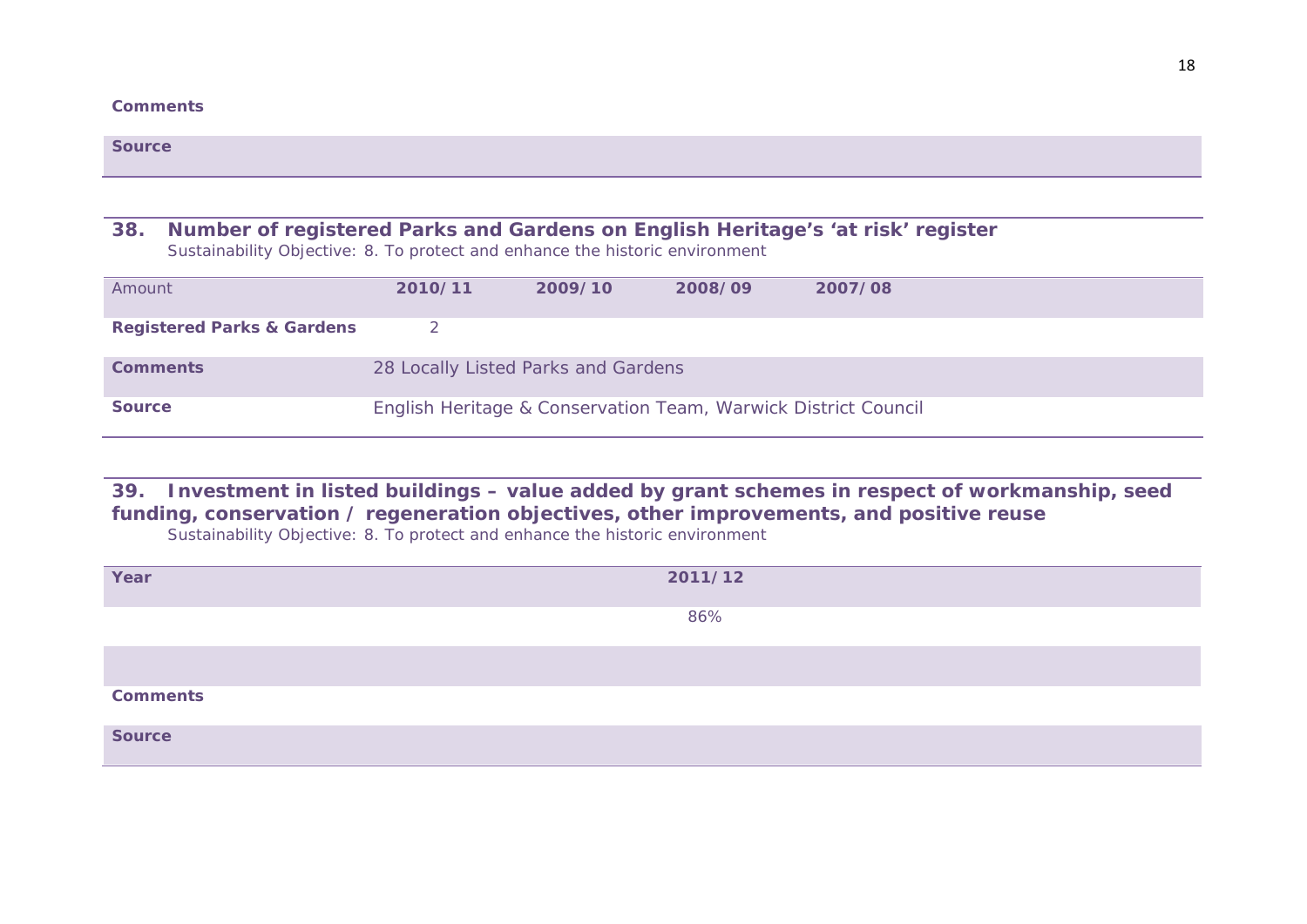#### **40. Proportion of Conservation Areas protected by article 4 designation** *Sustainability Objective: 8. To protect and enhance the historic environment*

| Year            | 2010/11 |
|-----------------|---------|
|                 | 18%     |
|                 |         |
| <b>Comments</b> |         |
| <b>Source</b>   |         |

**41. Number of conservation areas covered by an up to date conservation area statement (reviewed within the last 5 years)**

*Sustainability Objective: 8. To protect and enhance the historic environment*

| Year            | 2010/11 |
|-----------------|---------|
|                 | 29      |
|                 |         |
| <b>Comments</b> |         |
| <b>Source</b>   |         |

# **42. Extent of Air Quality Management Areas**

*Sustainability Objective: 9. To create good quality air, water and soils*

| Where nitrogen dioxide | <b>Notes</b> |  |  |  |
|------------------------|--------------|--|--|--|
| concentrations exceed  |              |  |  |  |
| recommended limits     |              |  |  |  |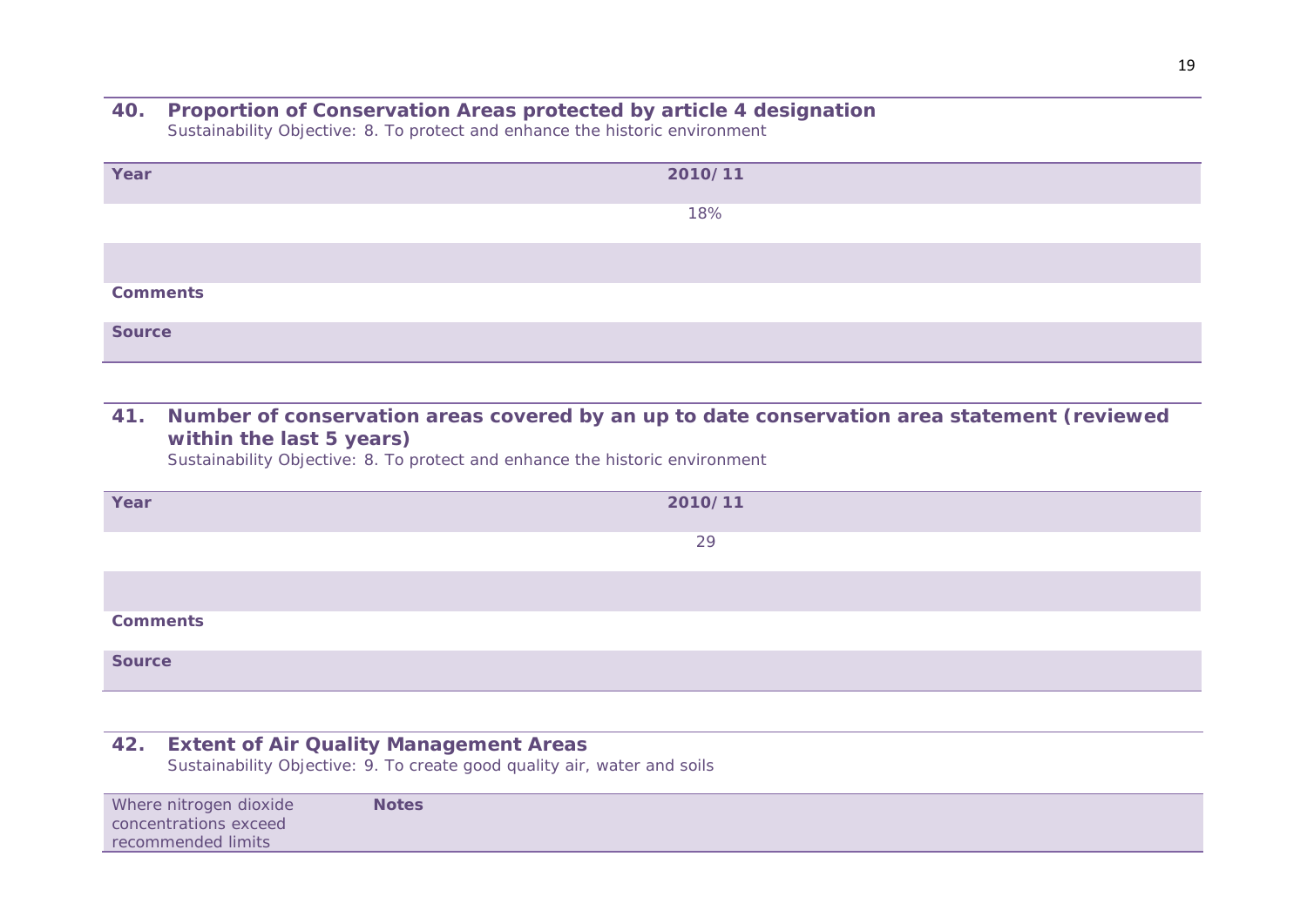|               | • Maps showing the extent of the five Air Quality Management Areas (AQMAs) are |  |  |  |  |  |
|---------------|--------------------------------------------------------------------------------|--|--|--|--|--|
|               | attached as <b>Appendix 1b</b> to this report.                                 |  |  |  |  |  |
|               | • In total there is 14.66 hectares of AQMAs in the district.                   |  |  |  |  |  |
|               | • Coventry Road Warwick AQMA was declared in March 2011                        |  |  |  |  |  |
| <b>Source</b> | Environmental Health Records, Warwick District Council                         |  |  |  |  |  |

# **43. Air quality concentration levels**

*Sustainability Objective: 9. To create good quality air, water and soils Sustainability Objective: 10. To minimise the causes of climate change by reducing greenhouse gases and increasing the proportion of energy generated from renewable and low carbon sources.*

| All for Hamilton Terrace, Leamington Spa except   | 2011     | 2010                                                   | 2009     | 2008     | 2007     | 2006            |
|---------------------------------------------------|----------|--------------------------------------------------------|----------|----------|----------|-----------------|
| where shown.                                      |          |                                                        |          |          |          |                 |
| Figures in bold show exceedences                  |          |                                                        |          |          |          |                 |
| Nitrogen Dioxide (NO2)                            | 21.1     | 28.3                                                   | 27.0     | 27.1     | 24.8     | 20.1            |
| Mean objective = $40$ ugm-3                       |          |                                                        |          |          |          |                 |
| <b>Annual Mean concentrations ugm-3</b>           |          |                                                        |          |          |          |                 |
| Nitrogen Dioxide (NO2)                            | 58.2     | 56.5                                                   | 62.5     | 58.0     | 53.0     | 57.8            |
| Jury Street, Warwick                              |          |                                                        |          |          |          |                 |
| Mean objective $=$ 40 ugm-3                       |          |                                                        |          |          |          |                 |
| <b>Annual Mean concentrations ugm-3</b>           |          |                                                        |          |          |          |                 |
| Particulate Matter (PM10)                         | 20.0     | 20.7                                                   | 19.8     | 20.7     | 21.0     | 24.0            |
| Mean objective = $40$ ugm-3                       |          |                                                        |          |          |          |                 |
| <b>Annual Mean concentrations ugm-3</b>           |          |                                                        |          |          |          |                 |
| Sulphur Dioxide (SO2)                             | $\Omega$ | $\Omega$                                               | $\Omega$ | $\Omega$ | $\Omega$ | $\Omega$        |
| Exceedences of 24 hour mean 3 exceedences allowed |          |                                                        |          |          |          |                 |
| Carbon Monoxide (CO)                              |          | 1.07                                                   | 4.7      | 2.3      | 2.1      | 1.7             |
| Mean objective = $10 \text{ mg/m}^3$              |          |                                                        |          |          |          |                 |
| Maximum running 8 hour mean mg/m <sup>3</sup>     |          |                                                        |          |          |          |                 |
| Ozone                                             | 124      | 11                                                     | 8        | 88       | 3        | 32 <sub>2</sub> |
| Objective = No more than $10$                     |          |                                                        |          |          |          |                 |
| Exceedences of 8 hour mean over 100 ugm-3         |          |                                                        |          |          |          |                 |
| <b>Source</b>                                     |          | Environmental Health Records, Warwick District Council |          |          |          |                 |
|                                                   |          |                                                        |          |          |          |                 |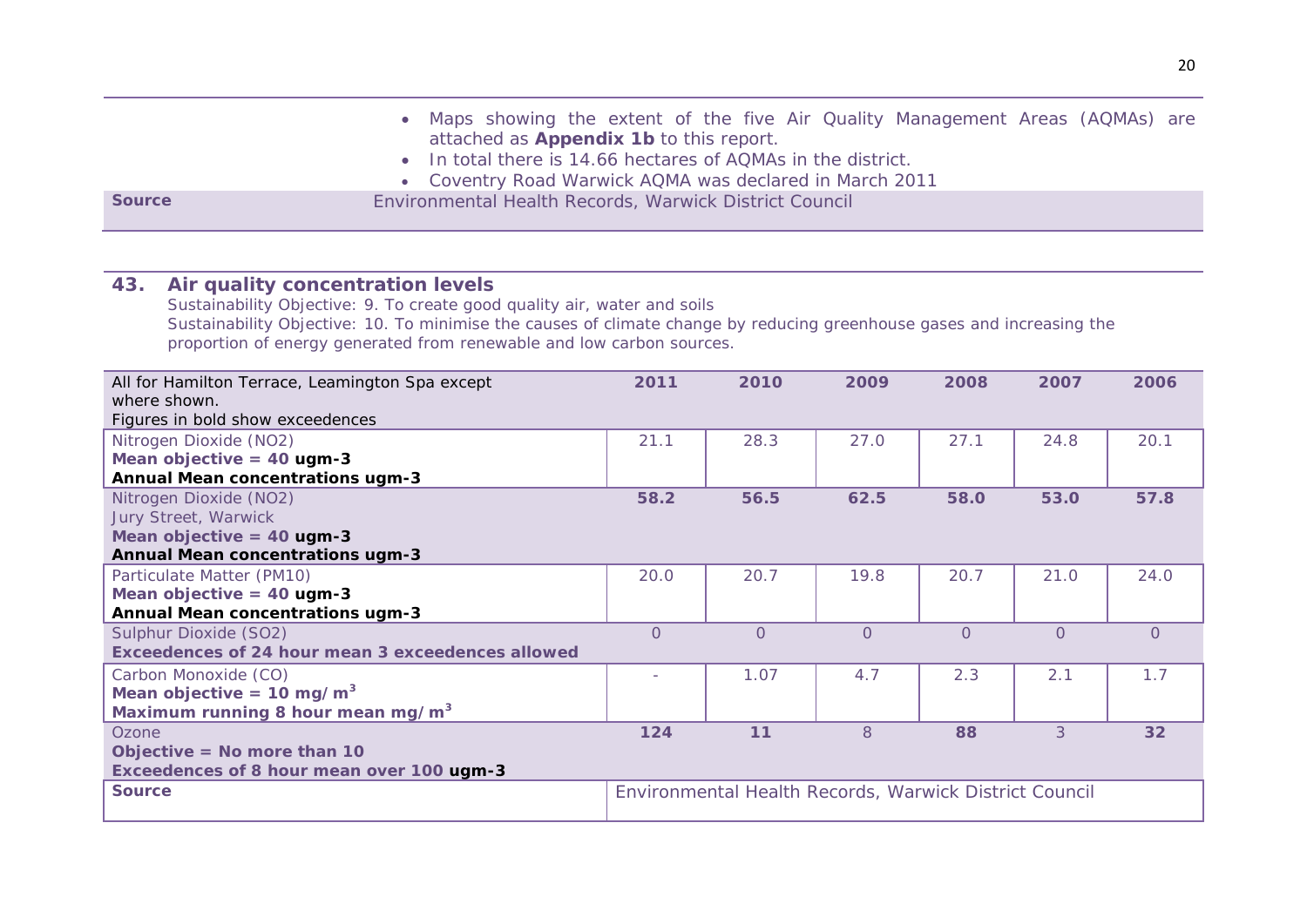#### **44. Water Quality of rivers**

*Sustainability Objective: 9. To create good quality air, water and soils*

| Data for 2009                                                   | <b>Chemistry</b>                                                                        | <b>Biology</b>     | <b>Nitrates</b>  | <b>Phosphates</b> |  |  |
|-----------------------------------------------------------------|-----------------------------------------------------------------------------------------|--------------------|------------------|-------------------|--|--|
| River Leam (Hunningham Rd Br. To Willes<br>Rd Br.)              | <b>VERY GOOD</b>                                                                        | GOOD               | <b>MODERATE</b>  | <b>VERY HIGH</b>  |  |  |
| River Leam (Willes Br A425 to Conf. R. Avon)                    | <b>VERY GOOD</b>                                                                        | <b>GOOD</b>        | <b>MODERATE</b>  | <b>VERY HIGH</b>  |  |  |
| Leam (A423 Rd<br>River<br>Marton to<br>Br<br>Hunningham Rd Br.) | <b>GOOD</b>                                                                             | <b>GOOD</b>        | <b>MODERATE</b>  | <b>VERY HIGH</b>  |  |  |
| River Avon (Fb Nr. Ashow Village to River<br>Leam)              | <b>GOOD</b>                                                                             | <b>FAIRLY GOOD</b> | <b>VERY HIGH</b> | <b>VERY HIGH</b>  |  |  |
| River Avon (Conf. R. Sowe to Fb Ashow<br><b>Village)</b>        | <b>GOOD</b>                                                                             | <b>FAIRLY GOOD</b> | <b>VERY HIGH</b> | <b>VERY HIGH</b>  |  |  |
| River Avon (Wolston to Conf. R. Sowe)                           | <b>VERY GOOD</b>                                                                        | GOOD               | <b>HIGH</b>      | <b>VERY HIGH</b>  |  |  |
| River Sowe (Finham Bk to Conf. R. Avon)                         | <b>GOOD</b>                                                                             | NA.                | <b>VERY HIGH</b> | <b>VERY HIGH</b>  |  |  |
| <b>Comments</b>                                                 | 2009 data is latest available                                                           |                    |                  |                   |  |  |
| Source                                                          | Environment Agency - http://www.environment-<br>agency.gov.uk/homeandleisure/37811.aspx |                    |                  |                   |  |  |

**45.** *POTENTIAL INDICATOR -* **Major development (over 1000 sqm or 10 dwellings) located in areas of Grades 1, 2 and 3a agricultural**

*Sustainability Objective: 9. To create good quality air, water and soils*

**Year 2010/11**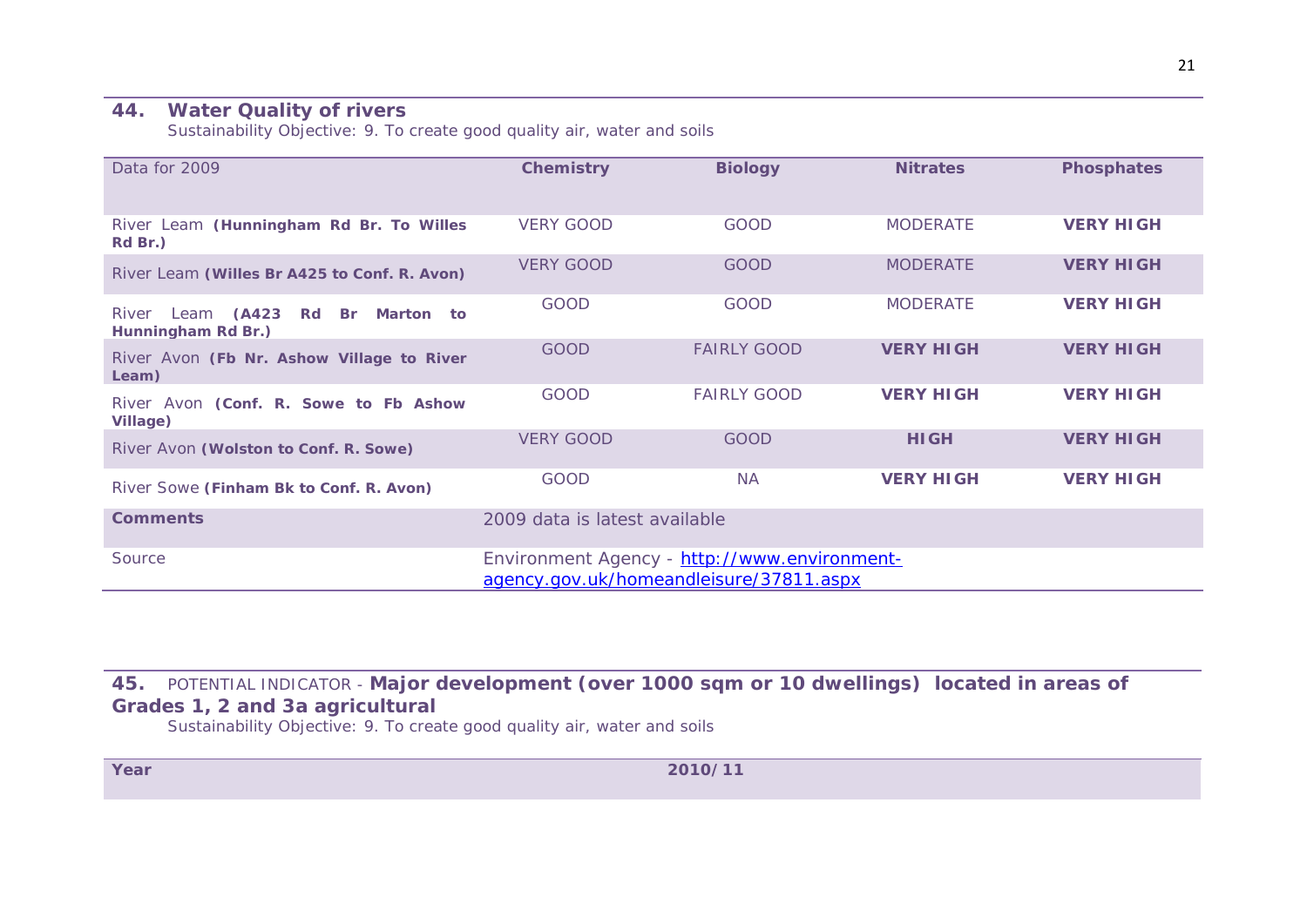#### **Comments**

**Source**

### **46. Renewable energy installed by type**

*Sustainability Objective: 10. To minimise the causes of climate change by reducing greenhouse emissions and increasing the proportion of energy generated from renewable and low carbon sources.*

|                                               | 2010/11                                                                                                                                                                                                                                                                                                   | 2009/10 | 2008/09 | 2007/08  | 2006/07  | 2005/06 |  |  |  |
|-----------------------------------------------|-----------------------------------------------------------------------------------------------------------------------------------------------------------------------------------------------------------------------------------------------------------------------------------------------------------|---------|---------|----------|----------|---------|--|--|--|
| Solar Panels/<br><b>Photovoltaic Cells</b>    | 5                                                                                                                                                                                                                                                                                                         | 9       |         | 5        |          |         |  |  |  |
| <b>Heat Pumps (ground</b><br>and air sourced) | $\Omega$                                                                                                                                                                                                                                                                                                  | 3       | 0       | $\Omega$ | $\Omega$ |         |  |  |  |
| <b>Wind Turbines</b>                          |                                                                                                                                                                                                                                                                                                           |         |         |          |          |         |  |  |  |
| <b>Biomass Boiler</b>                         |                                                                                                                                                                                                                                                                                                           |         |         |          |          |         |  |  |  |
| <b>Comments</b>                               | The Council also requires that in appropriate circumstances new development should provide 10%<br>of the predicted energy requirements on site or in the locality through renewable energy sources.<br>N.B. Renewable energy installations of a certain type and size do not require planning permission. |         |         |          |          |         |  |  |  |
| <b>Source</b>                                 | Annual Monitoring Report, Warwick District Council                                                                                                                                                                                                                                                        |         |         |          |          |         |  |  |  |

### **47. Per capita carbon emissions**

*Sustainability Objective: 10. To minimise the causes of climate change by reducing greenhouse emissions and increasing the proportion of energy generated from renewable and low carbon sources.*

| Amount                         | 2009 | 2008 | 2007 | 2006 | 2006 |
|--------------------------------|------|------|------|------|------|
| Per capita<br>tCO <sub>2</sub> | 6.3  |      | 7.3  |      |      |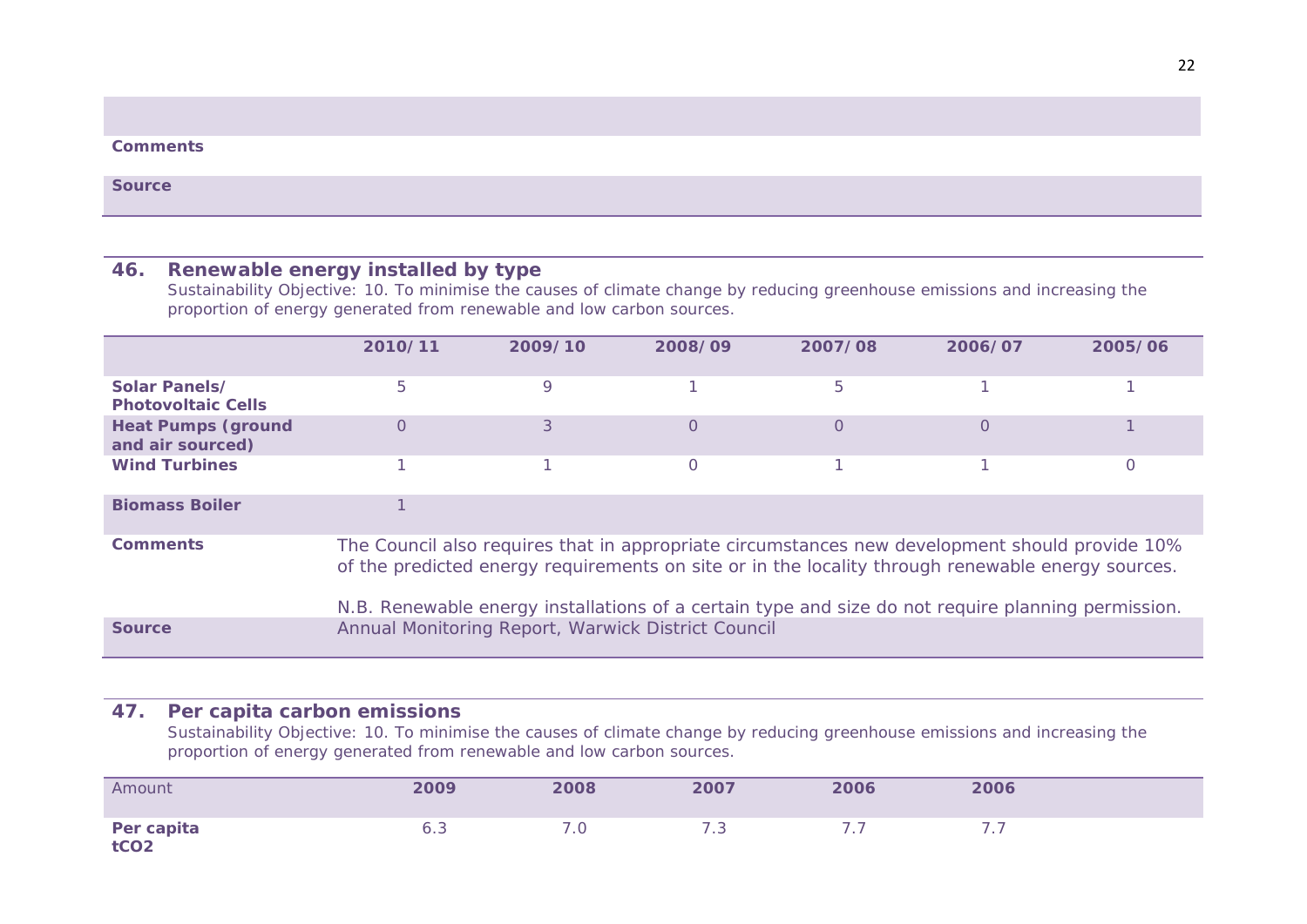|               | <b>Comments</b>                                                                                                                                                                                                                                                                        |
|---------------|----------------------------------------------------------------------------------------------------------------------------------------------------------------------------------------------------------------------------------------------------------------------------------------|
| <b>Source</b> | Department of Energy & Climate Change                                                                                                                                                                                                                                                  |
|               |                                                                                                                                                                                                                                                                                        |
|               |                                                                                                                                                                                                                                                                                        |
| 48.           | POTENTIAL INDICATOR - Proportion of energy produced via renewable resources<br>Sustainability Objective: 10. To minimise the causes of climate change by reducing greenhouse emissions and increasing the<br>proportion of energy generated from renewable and low carbon sources.     |
| Year          | 2010/11                                                                                                                                                                                                                                                                                |
|               |                                                                                                                                                                                                                                                                                        |
|               |                                                                                                                                                                                                                                                                                        |
|               | <b>Comments</b>                                                                                                                                                                                                                                                                        |
| <b>Source</b> |                                                                                                                                                                                                                                                                                        |
|               |                                                                                                                                                                                                                                                                                        |
| 49.           | POTENTIAL INDICATOR - Commercial development built to BREEAM good and excellent<br>Sustainability Objective: 10. To minimise the causes of climate change by reducing greenhouse emissions and increasing the<br>proportion of energy generated from renewable and low carbon sources. |
| Year          | 2010/11                                                                                                                                                                                                                                                                                |

**Comments**

**Source**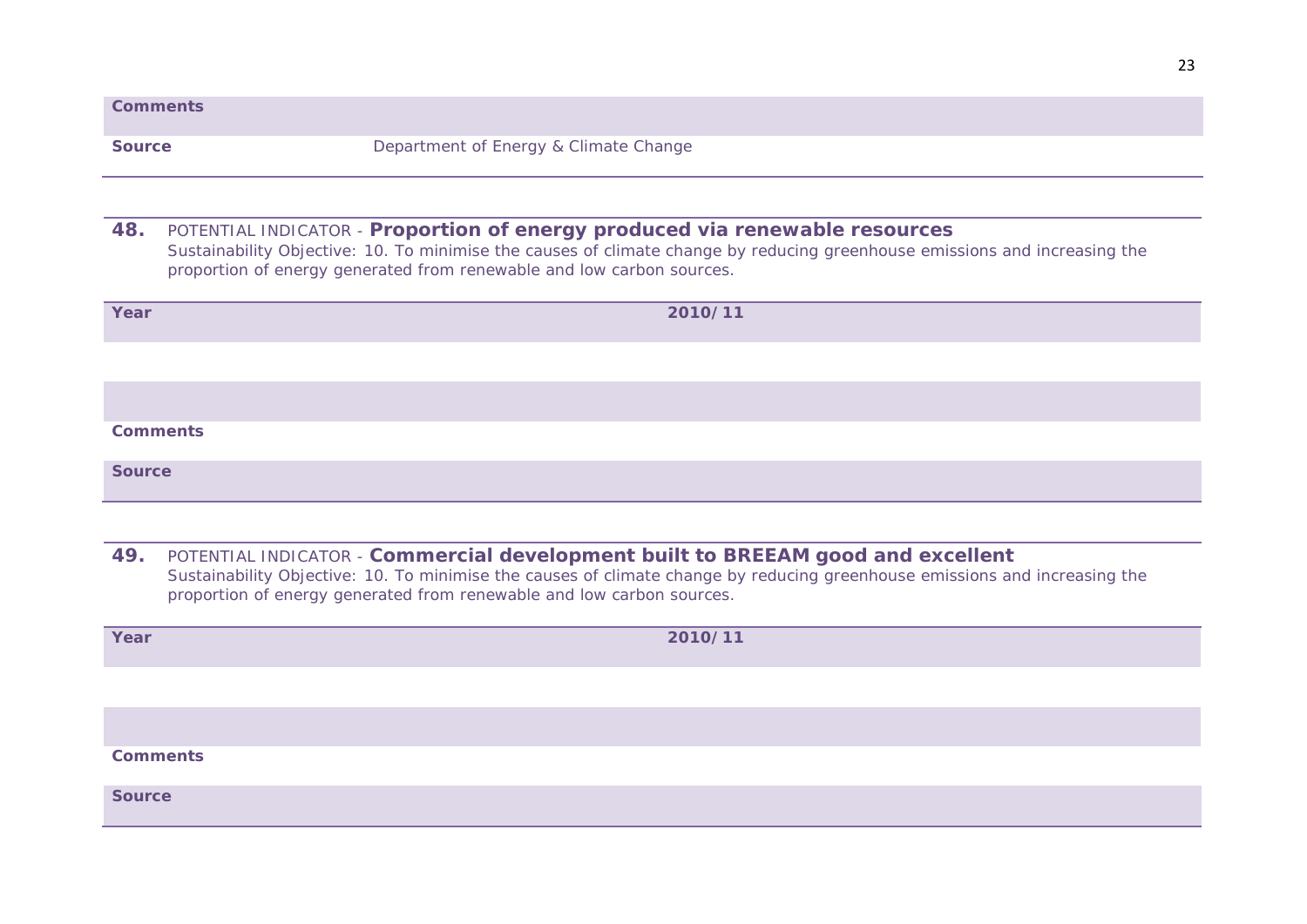# **50. Estimated number of addresses located on level 2 or 3 flood zones**

*Sustainability Objective: 11. To adapt to the predicted impacts of climate change including flood risk*

| Number of homes             | 2010<br><b>Domestic</b>       | 2010<br><b>Non Domestic</b>                                                             |
|-----------------------------|-------------------------------|-----------------------------------------------------------------------------------------|
| Flood Zone 3 (highest risk) | 1,034                         | 186                                                                                     |
| Flood Zone 2 (medium risk)  | 2,809                         | 336                                                                                     |
| <b>Comments</b>             |                               |                                                                                         |
| <b>Source</b>               | Warwickshire Observatory 2010 | Environment Agency Flood Data (November 2010) and OS Address Point data (June 2010) and |

#### **51. Planning applications decided in areas of flood risk (zones 2 and 3) by development type** *Sustainability Objective: 11. To adapt to the predicted impacts of climate change including flood risk*

| Year            | 2010/11                    |
|-----------------|----------------------------|
|                 | 131                        |
| <b>Comments</b> |                            |
| <b>Source</b>   | Development Services Staff |

### **52.** *POTENTIAL INDICATOR* **Number of planning applications incorporating SUDs** *Sustainability Objective: 11. To adapt to the predicted impacts of climate change including flood risk*

| Year | 2010/11 |
|------|---------|
|      |         |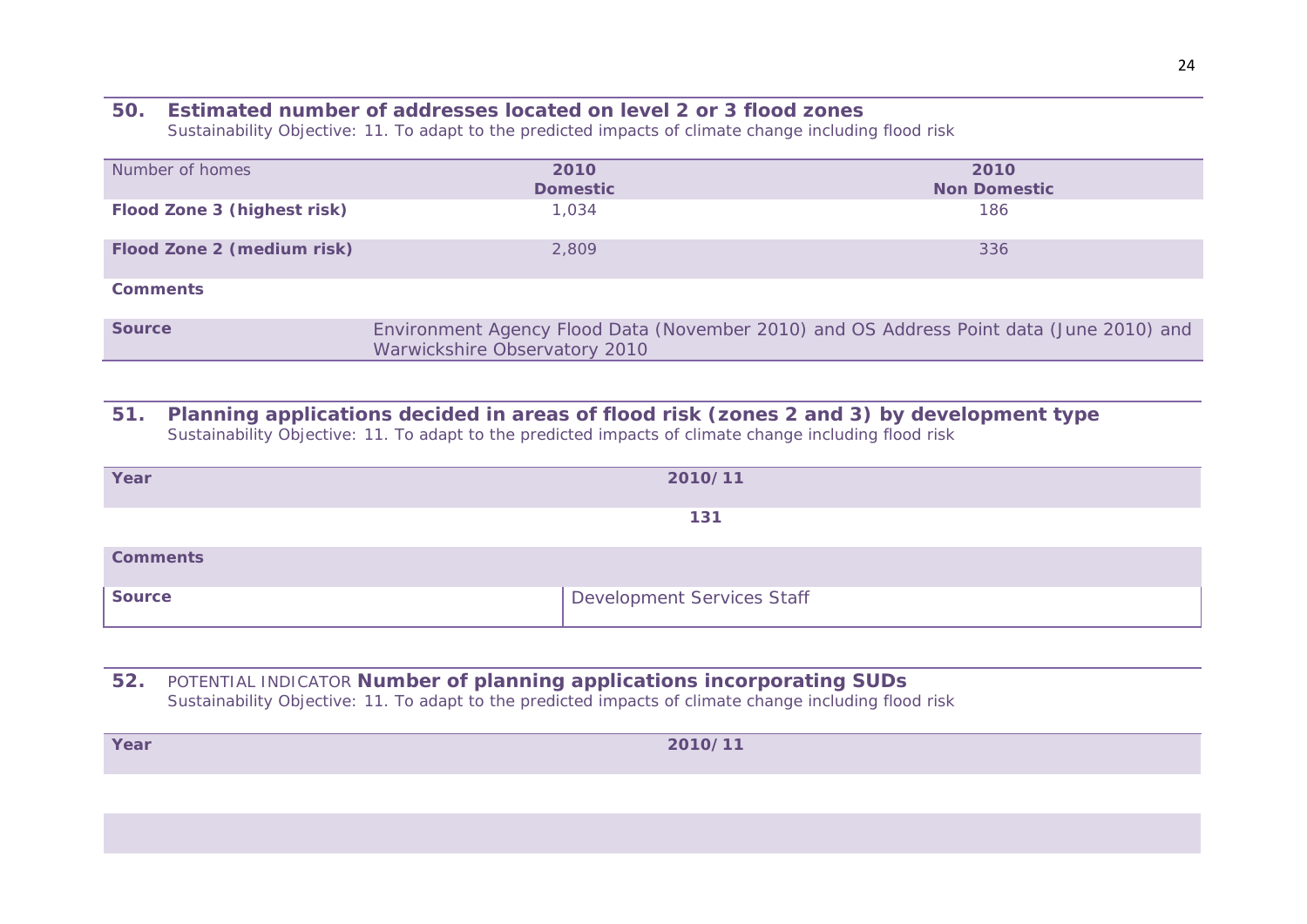#### **Comments**

| <b>Source</b>   |                                                                                                                                                                |  |  |  |  |  |  |  |  |
|-----------------|----------------------------------------------------------------------------------------------------------------------------------------------------------------|--|--|--|--|--|--|--|--|
|                 |                                                                                                                                                                |  |  |  |  |  |  |  |  |
| 53.             | POTENTIAL INDICATOR - Levels of Surface water runoff<br>Sustainability Objective: 11. To adapt to the predicted impacts of climate change including flood risk |  |  |  |  |  |  |  |  |
| Year            | 2010/11                                                                                                                                                        |  |  |  |  |  |  |  |  |
|                 |                                                                                                                                                                |  |  |  |  |  |  |  |  |
|                 |                                                                                                                                                                |  |  |  |  |  |  |  |  |
| <b>Comments</b> |                                                                                                                                                                |  |  |  |  |  |  |  |  |
| <b>Source</b>   |                                                                                                                                                                |  |  |  |  |  |  |  |  |

#### **54. Net additional dwellings for the current year**

*Sustainability Objective: 12. To meet the housing needs of the whole community (ensuring the provision of decent and affordable housing for all, of the right quantity, type, size and tenure)*

| Amount of dwellings | 10/11                                              | 09/10 | 08/09 | 07/08 | 06/07 | 05/06 | 04/05 | 03/04 | 02/03 | 01/02 | $2001 -$<br>2010 |
|---------------------|----------------------------------------------------|-------|-------|-------|-------|-------|-------|-------|-------|-------|------------------|
| <b>Net</b>          |                                                    | 177   | 410   | 580   | 465   | 733   | 702   | 709   | 946   | 844   | 5566             |
| <b>Gross</b>        | 97                                                 | 188   | 427   | 608   | 523   | 782   | 746   | 733   | 973   | 872   | 5852             |
| <b>Comments</b>     |                                                    |       |       |       |       |       |       |       |       |       |                  |
| <b>Source</b>       | Annual Monitoring Report, Warwick District Council |       |       |       |       |       |       |       |       |       |                  |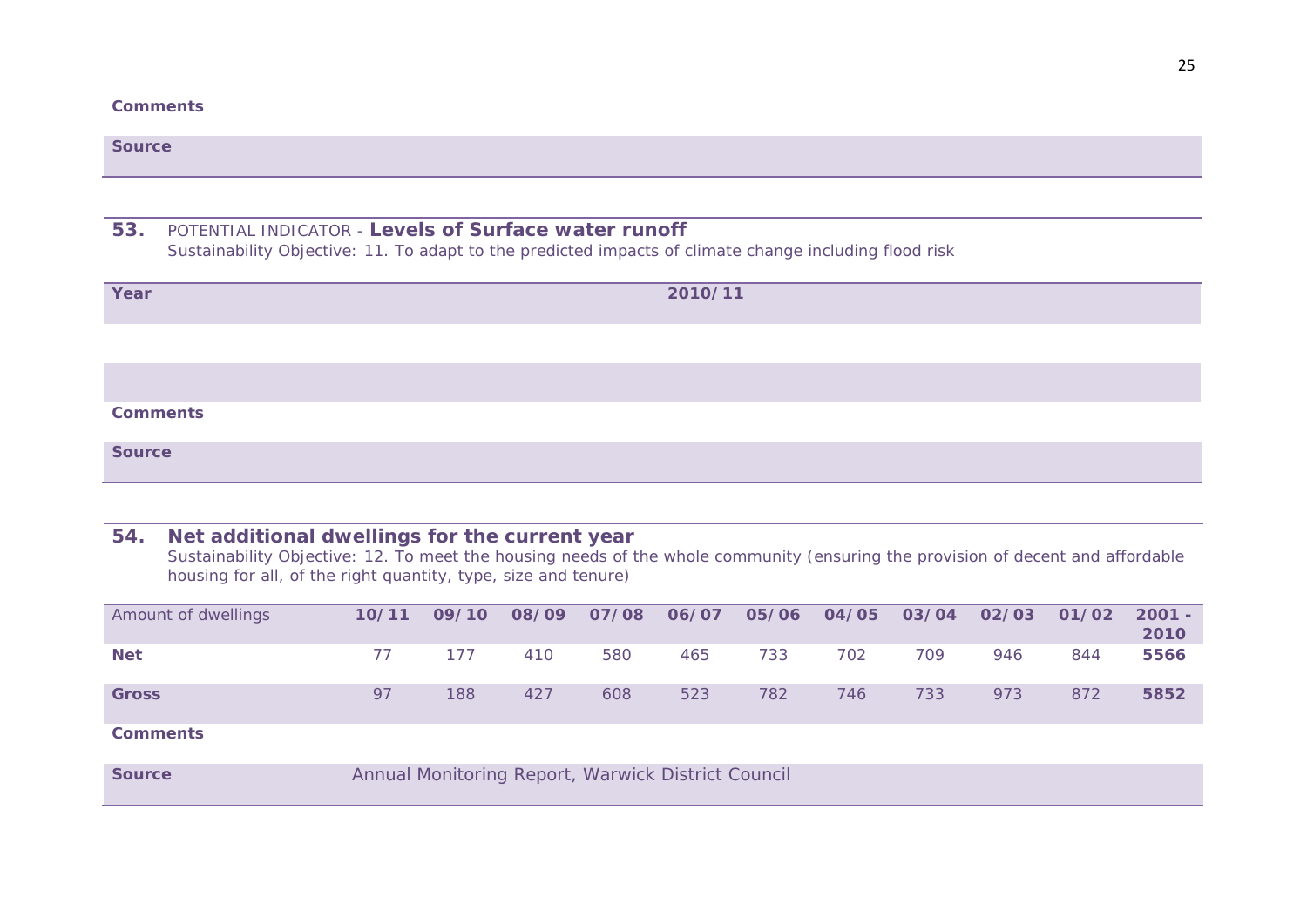### **55. Five year supply of housing**

*Sustainability Objective: 12. To meet the housing needs of the whole community (ensuring the provision of decent and affordable housing for all, of the right quantity, type, size and tenure)*

| Year            | 2010/11                                                                                                                                         |  |
|-----------------|-------------------------------------------------------------------------------------------------------------------------------------------------|--|
|                 | The 5 Year Requirement<br>(adopted RSS) for 2011-2016<br>was 564 and our deliverable<br>commitments at 1 <sup>st</sup> April 2011<br>were 1,224 |  |
|                 |                                                                                                                                                 |  |
| <b>Comments</b> |                                                                                                                                                 |  |
| <b>Source</b>   |                                                                                                                                                 |  |

### **56. Affordable housing completions**

*Sustainability Objective: 12. To meet the housing needs of the whole community (ensuring the provision of decent and affordable housing for all, of the right quantity, type, size and tenure)*

| Amount of dwellings    | 10/11                                              | 09/10 | 08/09 | 07/08 | 06/07 |    | 05/06 04/05 | 03/04 | 02/03 | 01/02 | 00/01 |  |  |
|------------------------|----------------------------------------------------|-------|-------|-------|-------|----|-------------|-------|-------|-------|-------|--|--|
| <b>Completed homes</b> |                                                    | 46    | 120   | 167   | 54    | 30 | 70          | 87    | 161   | 52    | 177   |  |  |
| <b>Comments</b>        |                                                    |       |       |       |       |    |             |       |       |       |       |  |  |
| <b>Source</b>          | Annual Monitoring Report, Warwick District Council |       |       |       |       |    |             |       |       |       |       |  |  |

#### **57. Number of households on housing waiting list**

*Sustainability Objective: 12. To meet the housing needs of the whole community (ensuring the provision of decent and affordable housing for all, of the right quantity, type, size and tenure)*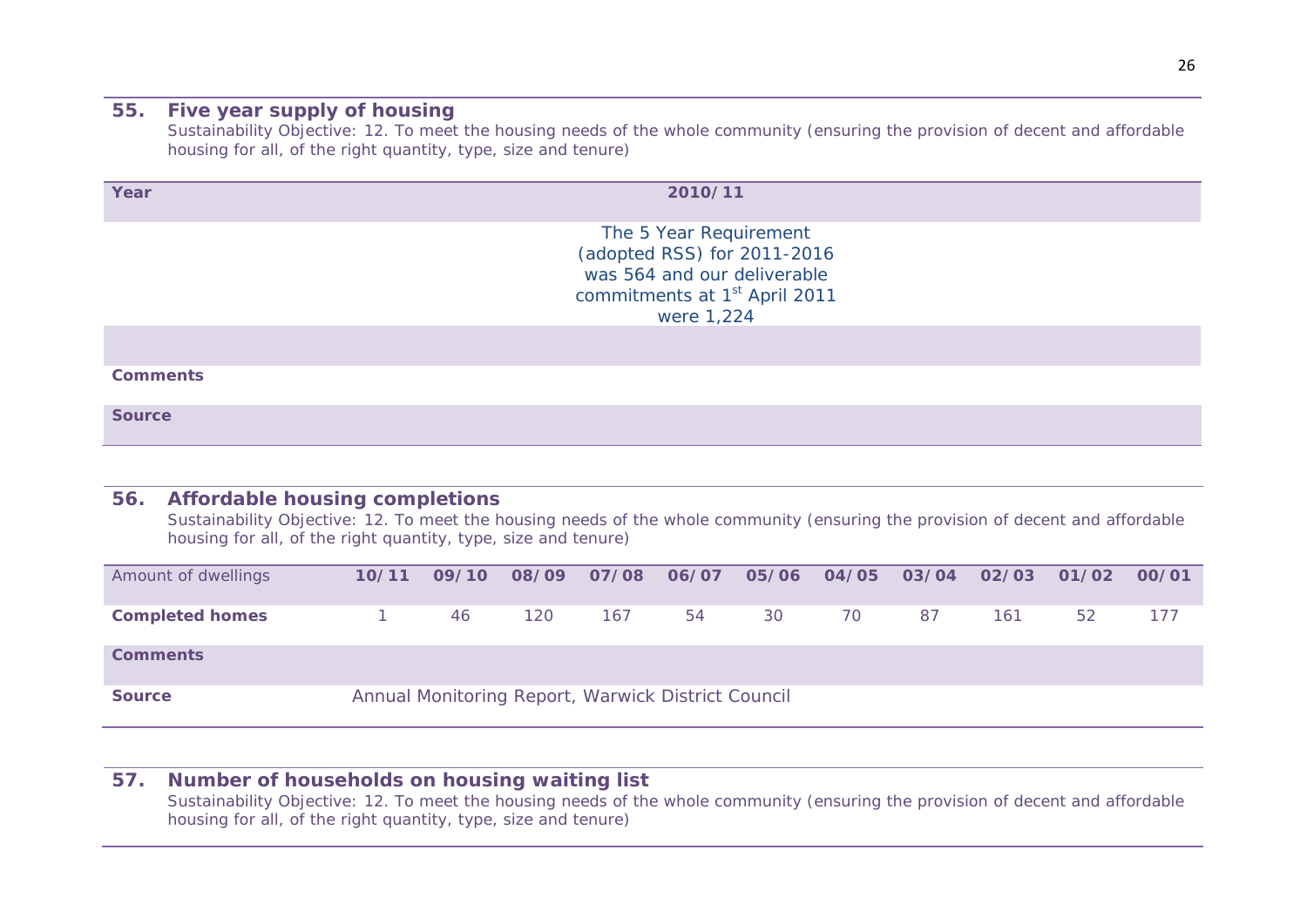|                   | As of 1 April 2010                                                                                                                                                                                                                                                   | 2011                                            | 2010  |       | 2009                                          | 2008  |       | 2007  | 2006  |       | 2005  |  |  |
|-------------------|----------------------------------------------------------------------------------------------------------------------------------------------------------------------------------------------------------------------------------------------------------------------|-------------------------------------------------|-------|-------|-----------------------------------------------|-------|-------|-------|-------|-------|-------|--|--|
| <b>Households</b> |                                                                                                                                                                                                                                                                      | 3,095                                           | 3,754 |       | 3,305                                         | 5,999 |       | 4,692 | 3,171 |       | 2,453 |  |  |
| <b>Comments</b>   |                                                                                                                                                                                                                                                                      | Excludes households looking for transfers only. |       |       |                                               |       |       |       |       |       |       |  |  |
| <b>Source</b>     |                                                                                                                                                                                                                                                                      |                                                 |       |       | Live Tables, Communities and Local Government |       |       |       |       |       |       |  |  |
| 58.               | Homeless households in priority need in temporary accommodation<br>Sustainability Objective: 12. To meet the housing needs of the whole community (ensuring the provision of decent and affordable<br>housing for all, of the right quantity, type, size and tenure) |                                                 |       |       |                                               |       |       |       |       |       |       |  |  |
|                   |                                                                                                                                                                                                                                                                      | 10/11                                           | 09/10 | 08/09 | 07/08                                         | 06/07 | 05/06 | 04/05 | 03/04 | 02/03 | 01/02 |  |  |
| <b>Households</b> |                                                                                                                                                                                                                                                                      | 16                                              | 10    | 28    | 18                                            | 12    | 19    | 48    | 46    | 28    | 31    |  |  |
| <b>Comments</b>   |                                                                                                                                                                                                                                                                      |                                                 |       |       |                                               |       |       |       |       |       |       |  |  |
| <b>Source</b>     | <b>Housing Strategy staff</b>                                                                                                                                                                                                                                        |                                                 |       |       |                                               |       |       |       |       |       |       |  |  |

# **59. Number of private dwellings empty for more than 6 months per 1000 dwellings**

*12. To meet the housing needs of the whole community (ensuring the provision of decent and affordable housing for all, of the right quantity, type, size and tenure)*

|                        | 10/11                      | 09/10         | 08/09         | 07/08         | 06/07         | 05/06                | 04/05                |
|------------------------|----------------------------|---------------|---------------|---------------|---------------|----------------------|----------------------|
| Per 1000 Dwellings     | 0%                         | $9.4\%$       | $11.7\%$      | $13.4\%$      | $17.6\%$      | $25.3\%$             | 25.5%                |
| <b>Absolute Number</b> | 0 of 60,194                | 563 of 59,878 | 698 of 59.582 | 695 of 51,938 | 885 of 50,317 | $1,250$ of<br>49,472 | $1,250$ of<br>48,929 |
| <b>Source</b>          | <b>HSSA Section A Q7ii</b> |               |               |               |               |                      |                      |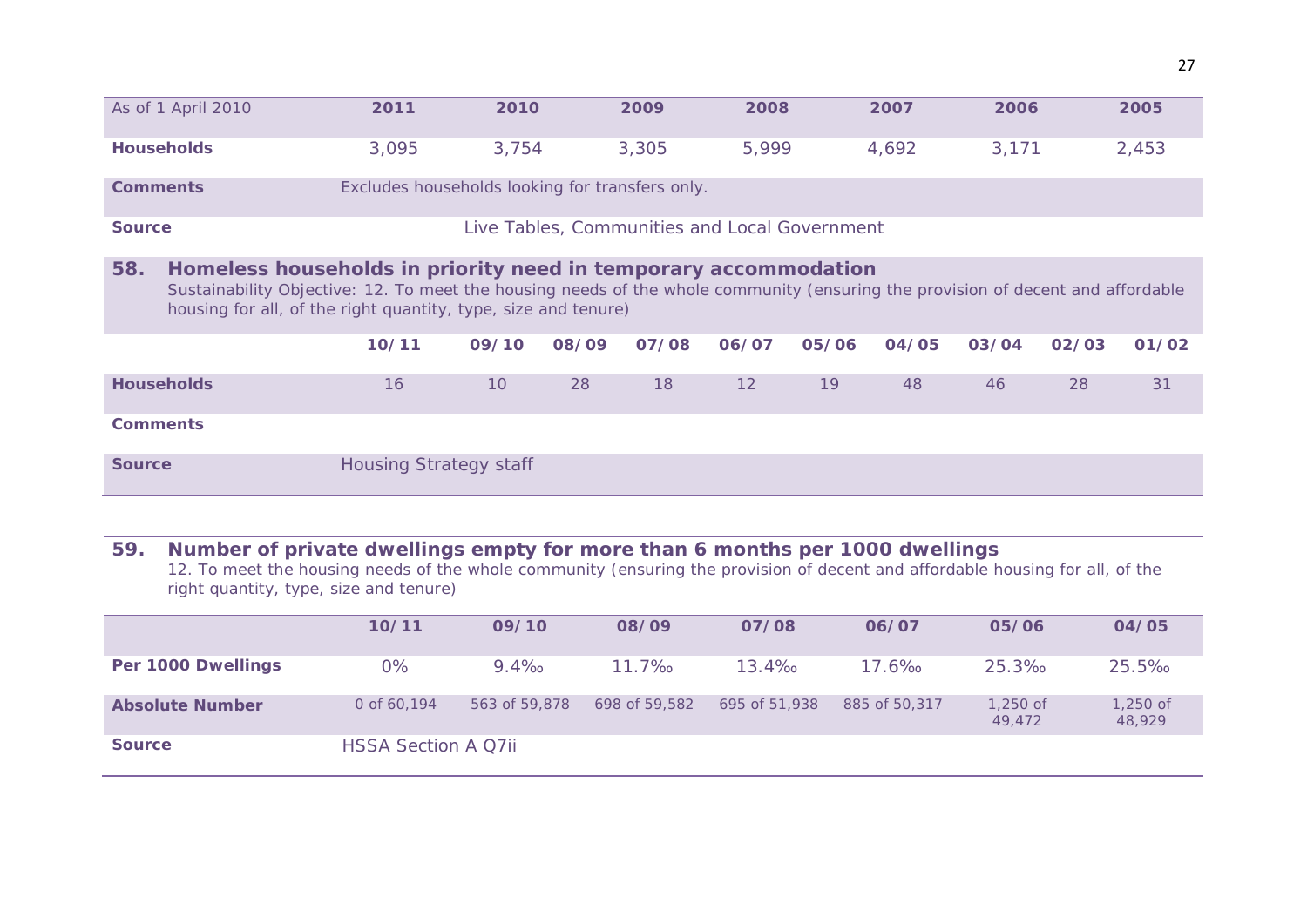#### **60. Housing affordability - ratio of lower quartile house price to lower quartile earnings**

*12. To meet the housing needs of the whole community (ensuring the provision of decent and affordable housing for all, of the right quantity, type, size and tenure)*

| Year                                    | 2010 | 2009 | 2008 | 2007 | 2006 | 2005 |
|-----------------------------------------|------|------|------|------|------|------|
| <b>Ratio house price to</b><br>earnings | 8.4  | 7.4  | 8.4  | 8.6  | 8.3  | 8.6  |
| <b>Comments</b>                         |      |      |      |      |      |      |
| <b>Source</b>                           |      |      |      |      |      |      |

### **61. Number of eligible open spaces managed to Green Flag (GF) award standard**

*Sustainability Objective: 13. To protect, enhance and improve accessibility to local services and community facilities*

|                    | 10/11                                                             | 09/10 | 08/09                                   | 07/08 | 06/07 | 05/06                                                                                                                | 04/05 |  |  |  |
|--------------------|-------------------------------------------------------------------|-------|-----------------------------------------|-------|-------|----------------------------------------------------------------------------------------------------------------------|-------|--|--|--|
| <b>Open Spaces</b> |                                                                   |       | $1 \qquad 1 \qquad 1 \qquad 1 \qquad 1$ |       |       |                                                                                                                      |       |  |  |  |
| <b>Comments</b>    |                                                                   |       |                                         |       |       | Jephson and Mill Gardens, Leamington Spa is the only open space in the district managed to Green Flag Award standard |       |  |  |  |
| <b>Source</b>      | http://www.keepbritaintidy.org/GreenFlag/ Cultural Services Staff |       |                                         |       |       |                                                                                                                      |       |  |  |  |

### **62. Percentage of District Council owned public buildings with access and facilities to people with disabilities**

*Sustainability Objective: 13. To protect, enhance and improve accessibility to local services and community facilities*

| Percentage    | 10/11                                       | 09/10 | 08/09 | 07/08 | 06/07 | 05/06 | 04/05 |
|---------------|---------------------------------------------|-------|-------|-------|-------|-------|-------|
| Amount        | 77.3%                                       | 77.3% | 77.3% | 77.3% | 77.3% | 80%   | 77.3% |
| <b>Source</b> | Property Services, Warwick District Council |       |       |       |       |       |       |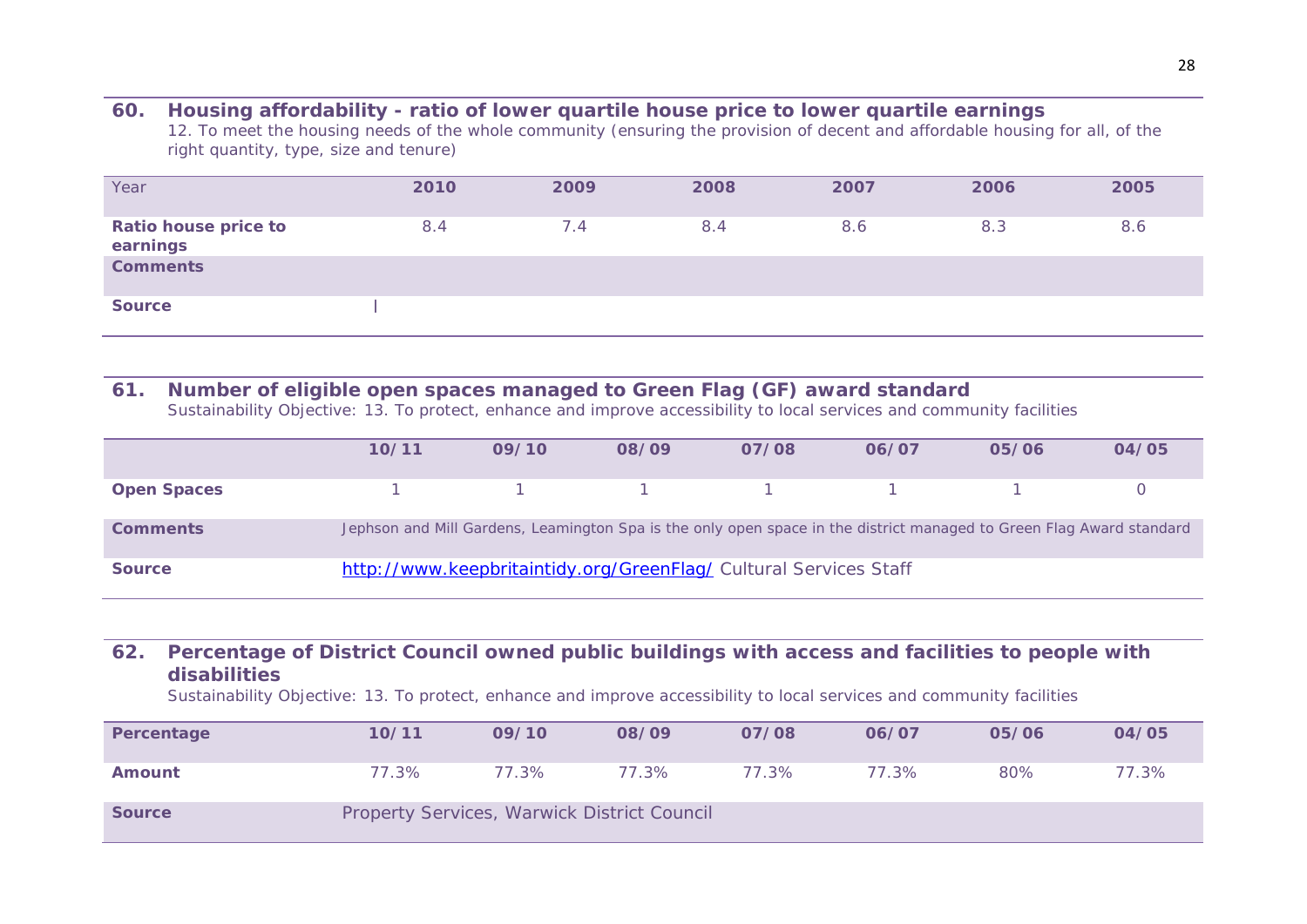#### **63. Male/Female Years of Life Lost per 10,000 population** *Sustainability Objective: 14. To improve health and well being*

| Year            | 2010/11                                                               |
|-----------------|-----------------------------------------------------------------------|
| <b>Male</b>     | 501                                                                   |
| <b>Female</b>   | 297                                                                   |
| <b>Comments</b> | Indicator changed from life expectancy at birth to years of life lost |
| <b>Source</b>   | Quality of Life Report, Warwickshire County Council                   |

# **Male/Female life expectancy at birth (Average of two years)**

*Sustainability Objective: 14. To improve health and well being*

| Average age     | 2008-2010                                              | 2007-2009 | 2005-2007 | 2004-2006                                                                            | 2003-2005 | 2002-2004 |  |  |
|-----------------|--------------------------------------------------------|-----------|-----------|--------------------------------------------------------------------------------------|-----------|-----------|--|--|
| <b>Males</b>    | 79.9                                                   | 79.5      | 79.1      | 78.2                                                                                 | 78.0      | 77.8      |  |  |
| <b>Females</b>  | 84.3                                                   | 81.6      | 83.2      | 83.2                                                                                 | 82.9      | 82.6      |  |  |
| <b>Comments</b> | Cannot find anything later in ONS - not in QofL report |           |           |                                                                                      |           |           |  |  |
| <b>Source</b>   |                                                        |           |           | Quality of Life Report, Warwickshire County Council / Office for National Statistics |           |           |  |  |

### **64. Percentage of adult population participation in sport at moderate intensity for at least 30 minutes on 3 or more days per week**

*Sustainability Objective: 14. To improve health and well being*

| Year | 2010/11 | 2009/10 | 2008/09 |
|------|---------|---------|---------|
|      |         |         |         |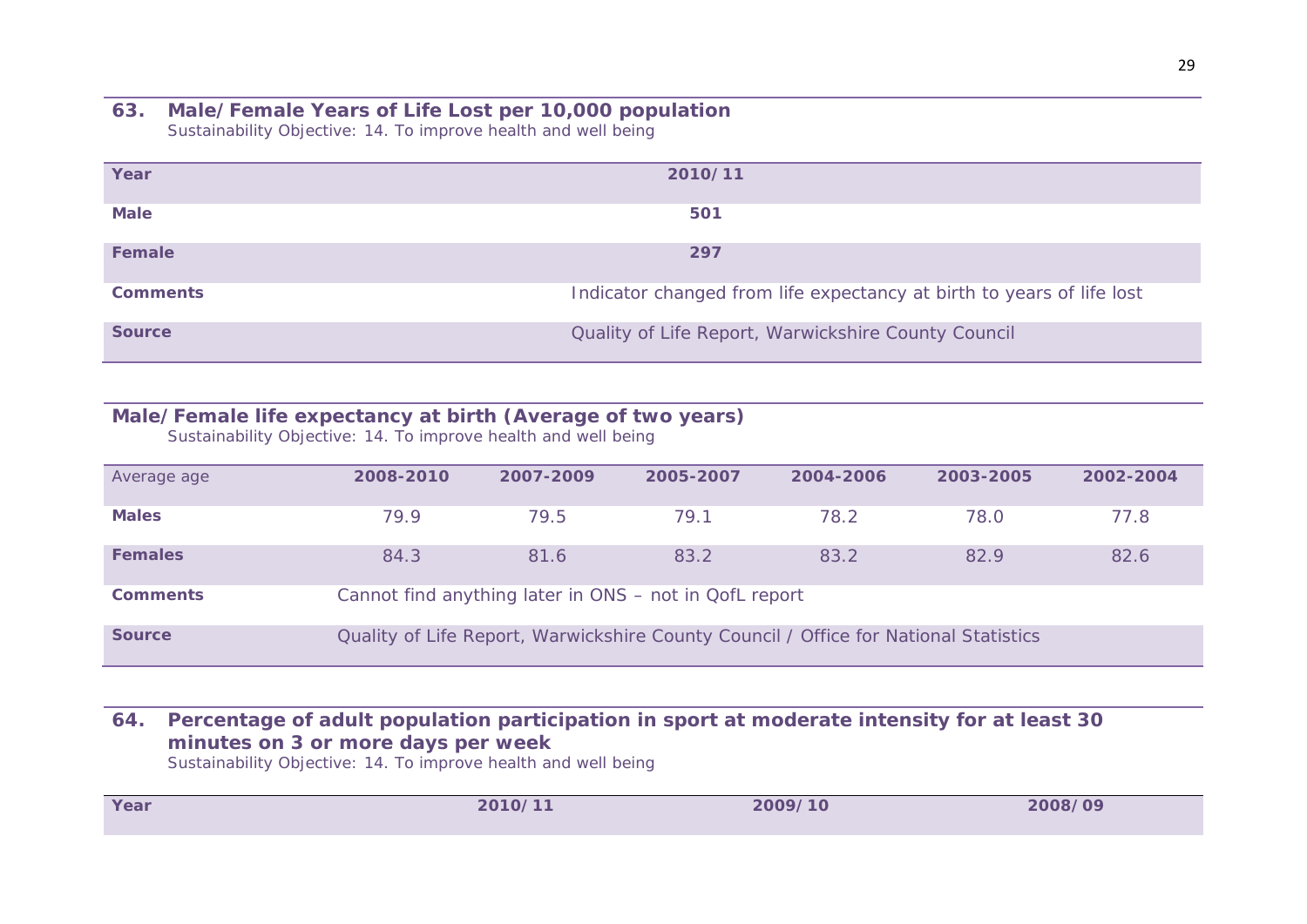| <b>Adult participation</b> | 17.5%                                                                                                                                                                                                                                                                             | 17.4% | 20.8% |
|----------------------------|-----------------------------------------------------------------------------------------------------------------------------------------------------------------------------------------------------------------------------------------------------------------------------------|-------|-------|
| <b>Comments</b>            | Participation is defined as taking part on at least 3 days a week in moderate intensity sport<br>and active recreation (at least 12 days in the last 4 weeks) for at least 30 minutes<br>continuously in any one session. Participation includes recreational walking and cycling |       |       |
| <b>Source</b>              | <b>Sports England Survey</b>                                                                                                                                                                                                                                                      |       |       |

#### **Percentage of residents taking 30 minutes or more moderate exercise five times per week** *Sustainability Objective: 14. To improve health and well being*

| Percentage      | 2009/10                                                                                                                                                                     | 2007/08   | 2006/07                                                                              |  |  |  |
|-----------------|-----------------------------------------------------------------------------------------------------------------------------------------------------------------------------|-----------|--------------------------------------------------------------------------------------|--|--|--|
| $5+ times$      | 26%                                                                                                                                                                         | <b>NA</b> | <b>NA</b>                                                                            |  |  |  |
| $4+ times*$     | <b>NA</b>                                                                                                                                                                   | 42%       | 36.8%                                                                                |  |  |  |
| $2-3$ times*    | <b>NA</b>                                                                                                                                                                   | 38.2%     | 38.2%                                                                                |  |  |  |
| $0-1$ times*    | <b>NA</b>                                                                                                                                                                   | 20.9%     | 8.2%                                                                                 |  |  |  |
| <b>Comments</b> | PLEASE NOTE: 2006-2008 data is the % of residents taking 30 mins or more moderate exercise 0-1,<br>2+ and 4+ times per week (Source WCC Public Satisfaction Surveys/QofLR). |           |                                                                                      |  |  |  |
| <b>Source</b>   |                                                                                                                                                                             |           | Quality of Life Report, Warwickshire County Council / Office for National Statistics |  |  |  |

### **65. Highest and lowest ranked SOAs for health deprivation and disability** *Sustainability Objective: 14. To improve health and well being*

| Highest ranked                      | 2010   | 2007   |
|-------------------------------------|--------|--------|
| <b>Knowle Hill &amp; Glasshouse</b> | 31.163 | 31,133 |
| <b>Hatton &amp; Hampton Magna</b>   | 31,380 | 31,240 |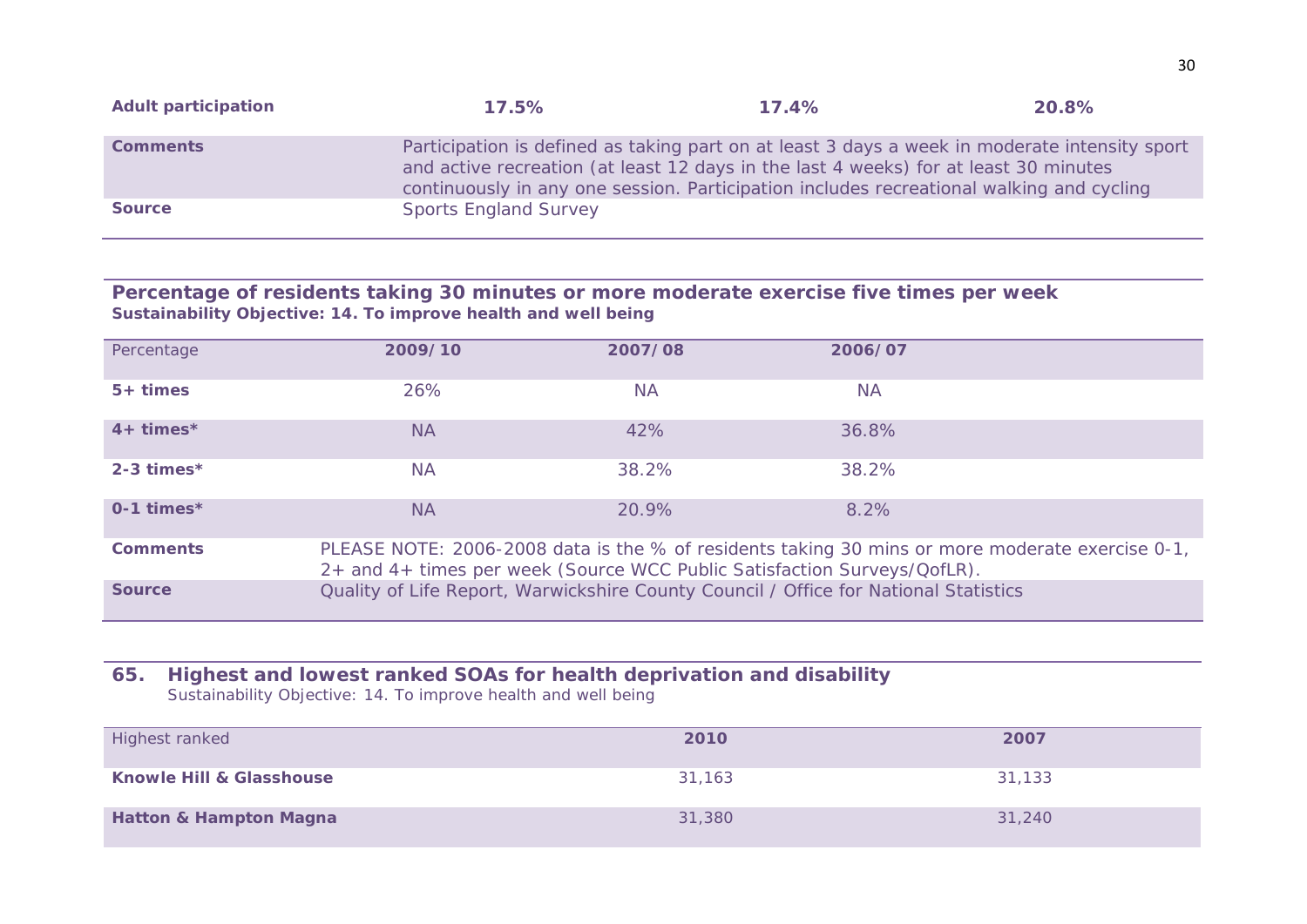| <b>Stoneleigh</b>                     | 31,414                                                              | 31,303 |
|---------------------------------------|---------------------------------------------------------------------|--------|
| <b>Glass House &amp; Windy Arbour</b> | 32.011                                                              | 32,146 |
| <b>Comments</b>                       | 1 represents most deprived and 32,482 least deprived SOA nationally |        |
| <b>Source</b>                         | Quality of Life Report, Warwickshire County Council                 |        |

### **66. Number of households within 300m, 2km & 5km of 2ha, 20ha and 100ha accessible natural greenspace (ANGst) respectively**

*Sustainability Objective: 14. To improve health and well being*

| Year            | 2010/11                         |  |
|-----------------|---------------------------------|--|
| 2ha @300m       | 52%                             |  |
| 20ha @ 2km      | 84%                             |  |
| 100ha @5km      | 69%                             |  |
|                 |                                 |  |
| <b>Comments</b> |                                 |  |
| <b>Source</b>   | Green Infrastructure Study 2010 |  |

#### **67.** *POTENTIAL INDICATOR -* **Amount of unrestricted green space per 1000 population** *Sustainability Objective: 14. To improve health and well being*

| Year                                | 2010/11   |
|-------------------------------------|-----------|
| <b>Hectares per 1000 population</b> | $F A^{-}$ |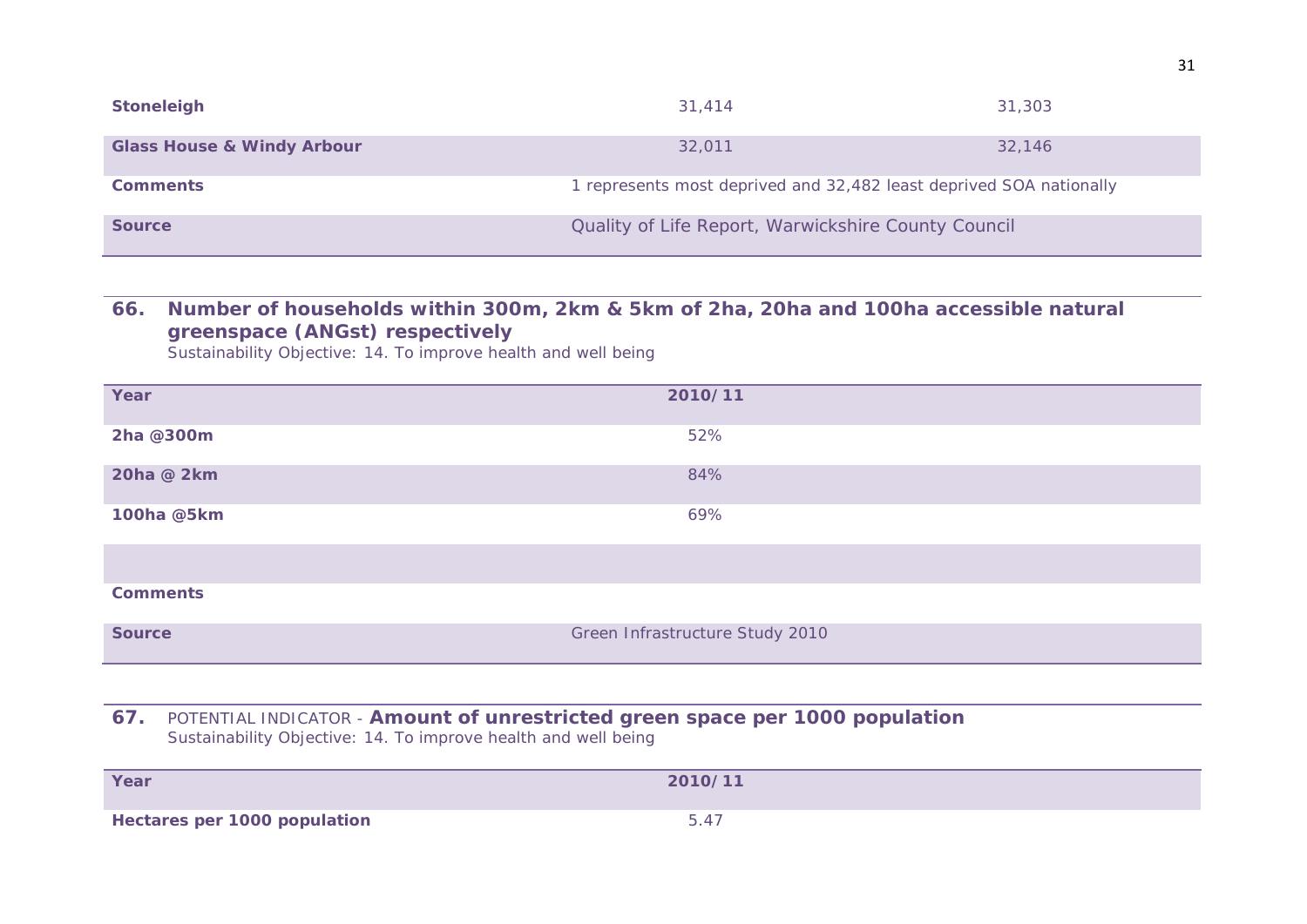| <b>Comments</b> | Figure is based on 2001 Census population count |
|-----------------|-------------------------------------------------|
| <b>Source</b>   | <b>Green Space Strategy</b>                     |

# **68. Proportion of working age population claiming workless benefits**

*Sustainability Objective: 15. To reduce poverty and social exclusion*

| Percentage       | <b>Nov 2010</b>    | <b>Nov 2009</b> | <b>Nov 2008</b> | <b>Nov 2007</b>                                                                               | <b>Nov 2006</b> | <b>Nov 2005</b> | <b>Nov 2000</b> |
|------------------|--------------------|-----------------|-----------------|-----------------------------------------------------------------------------------------------|-----------------|-----------------|-----------------|
| <b>Claimants</b> | 7.1                | 83 <sup>3</sup> | 74              | 6.7                                                                                           | 7.1             | 7.O             | 7.8             |
| <b>Comments</b>  | the previous three |                 |                 | JSA; Incapacity Benefit; Lone Parent Income Support; Income Support Claimants not included in |                 |                 |                 |
| <b>Source</b>    |                    |                 |                 | Quality of Life Report, Warwickshire County Council / Office for National Statistics          |                 |                 |                 |

### **69. Index of multiple deprivation (rank of super output areas)** *Sustainability Objective: 15. To reduce poverty and social exclusion*

| Most deprived SOAs nationally | 2010                                                | 2007     |
|-------------------------------|-----------------------------------------------------|----------|
| In the top 10%                | 0                                                   | $\Omega$ |
| In the top 20%                |                                                     |          |
| In the top 30%                | 4                                                   | 4        |
| <b>Comments</b>               |                                                     |          |
| <b>Source</b>                 | Quality of Life Report, Warwickshire County Council |          |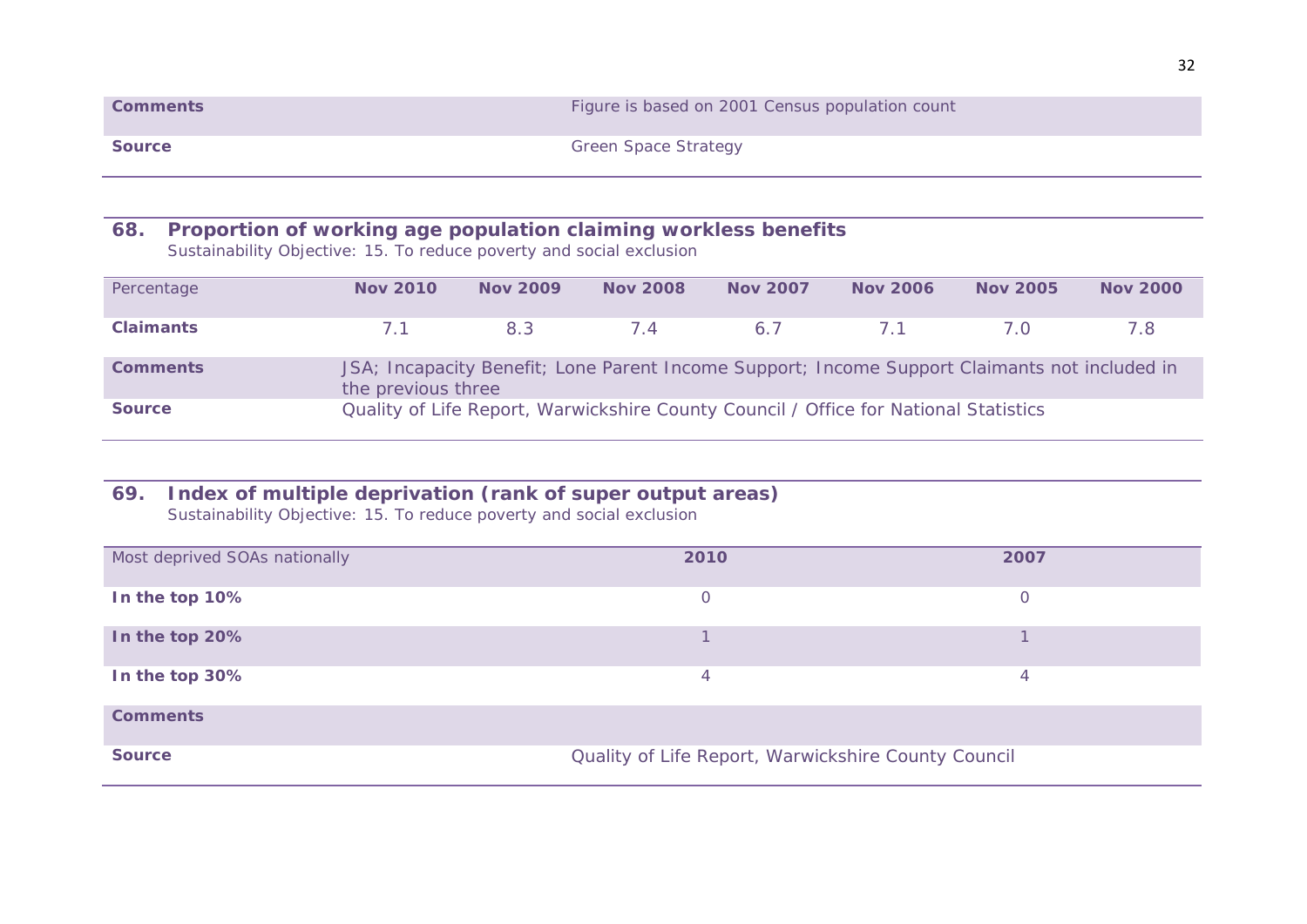### **70. Fear of crime by type**

*Sustainability Objective: 16. To reduce crime, fear of crime and antisocial behaviour*

| Percentage of those fairly<br>worried about:          | 2010 | 2009 | 2008 | 2007                                                | 2006 | 2005 | 2004 | 2003 | 2000 |
|-------------------------------------------------------|------|------|------|-----------------------------------------------------|------|------|------|------|------|
| Having their home broken<br>into and something stolen |      | 45   | 64   | 62                                                  | 58   | 55   | 56   | 54   | 64   |
| <b>Being attacked</b>                                 |      | 33   | 49   | 49                                                  | 35   | 52   | 43   | 37   | 43   |
| Having their car stolen                               |      | 32   | 51   | 51                                                  | 39   | 44   | 45   | 46   | 57   |
| <b>Source</b>                                         |      |      |      | Quality of Life Report, Warwickshire County Council |      |      |      |      |      |

#### **71. Recorded crime rates by type**

*Sustainability Objective: 16. To reduce crime, fear of crime and antisocial behaviour*

| Number of crimes by type<br>recorded per 1000 population or<br>households | 2010/11                  | 2009/10                  | 2008/09                  | 2007/08                  | 2006/07                                                                              | 2005/06 | 2004/05 | 2003/04 |
|---------------------------------------------------------------------------|--------------------------|--------------------------|--------------------------|--------------------------|--------------------------------------------------------------------------------------|---------|---------|---------|
| <b>Domestic Burglaries</b>                                                | 7.66                     | 10.5                     | 9.2                      | 8.7                      | 11.4                                                                                 | 9.2     | 11.05   | 14.22   |
| <b>Violent Crime</b>                                                      | 9.76                     | 9.58                     | 13.5                     | 16.0                     | 15.5                                                                                 | 14.2    | 14.6    | 14.9    |
| <b>Vehicle Crime</b>                                                      | 6.96                     | 8.13                     | 10.1                     | 7.8                      | 11.0                                                                                 | 9.5     | 10.2    | 11.6    |
| <b>Robberies</b>                                                          | $\overline{\phantom{0}}$ | $\overline{\phantom{a}}$ | 0.65                     | 0.60                     | 0.80                                                                                 | 0.60    | 0.61    | 0.71    |
| <b>Criminal Damage</b>                                                    | 11.14                    | 11.17                    | $\overline{\phantom{a}}$ | $\overline{\phantom{a}}$ | -                                                                                    | -       | $\sim$  | -       |
| <b>Comments</b>                                                           | households.              |                          |                          |                          | PLEASE NOTE: Rate is per 1000 population except domestic burglary, which is per 1000 |         |         |         |

Robberies recorded upto 2008/09 and Criminal Damage from 2009/10.

**Source COULTERED COULTERED COUNTER** Quality of Life Report, Warwickshire County Council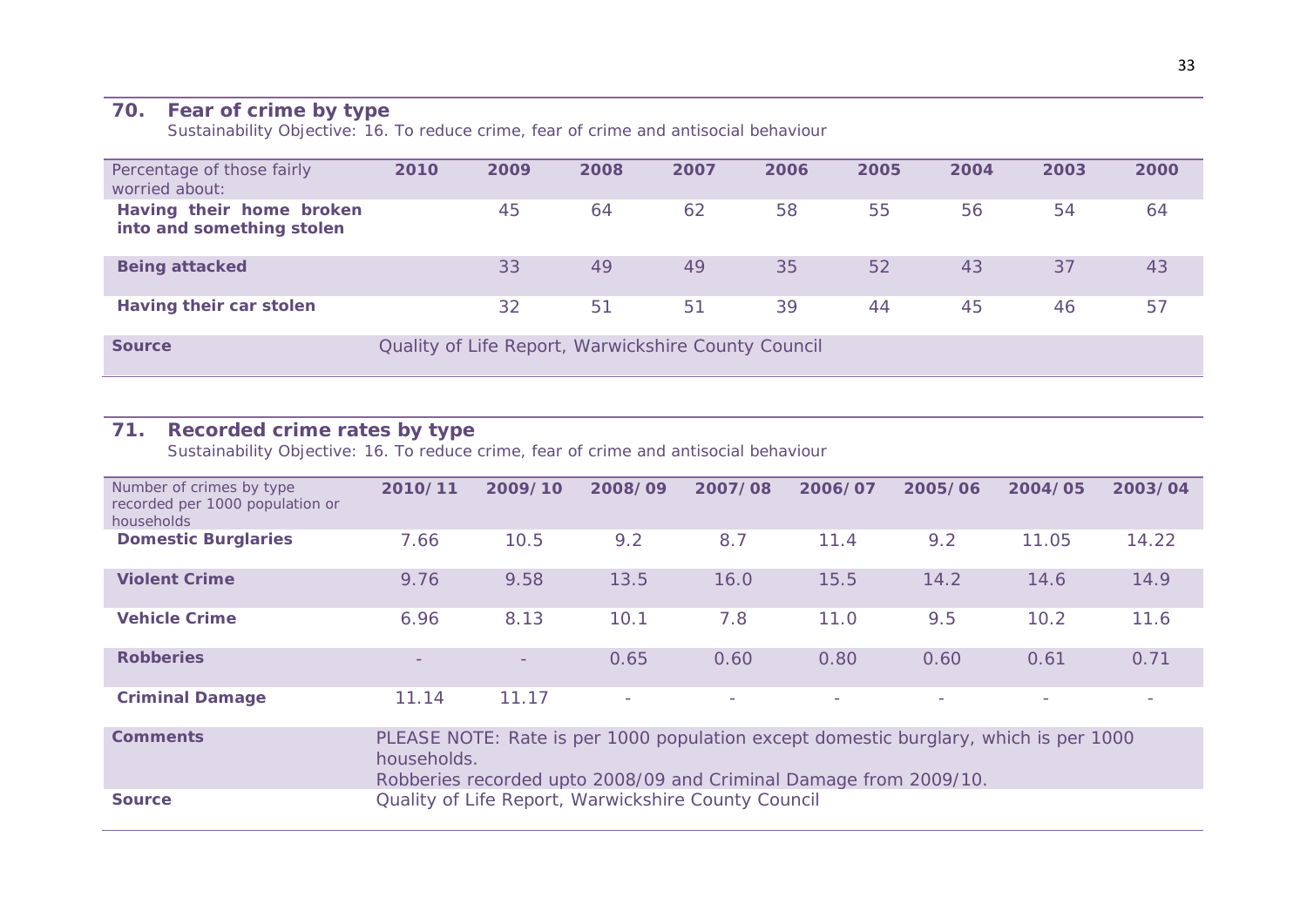### **72. Recorded Antisocial Behaviour Rates**

*Sustainability Objective 16: To reduce crime, fear of crime and antisocial behaviour*

|                          | 2010/11                                             | 2009/10 | 2008/09 | 2007/08 | 2006/07 |  |  |
|--------------------------|-----------------------------------------------------|---------|---------|---------|---------|--|--|
| <b>Total</b>             | 6,329                                               | 6,078   | 7,086   | 7,221   | 7,158   |  |  |
| Rate Per 1,000 Residents | 46                                                  | 44      | 53      | 54.3    | 53.9    |  |  |
| <b>Comments</b>          |                                                     |         |         |         |         |  |  |
| <b>Source</b>            | Quality of Life Report, Warwickshire County Council |         |         |         |         |  |  |

# **73. Percentage of respondents that have a 'high' perceived level of antisocial behaviour in their local area**

*Sustainability Objective 16: To reduce crime, fear of crime and antisocial behaviour*

| Percentage              | 2010 | 2009 | 2008 | 2007 | 2006 | 2005 | 2004 | 2003 |
|-------------------------|------|------|------|------|------|------|------|------|
| <b>Warwick District</b> |      | 11%  | 15%  | 18%  | 22%  | 26%  | 24%  | 34%  |
| <b>Warwickshire</b>     |      | 15%  | 16%  | 20%  | 23%  | 26%  | 27%  | 38%  |

**Comments**

**Source County Council County Council** County Council Council Council Council Council Council Council Council Council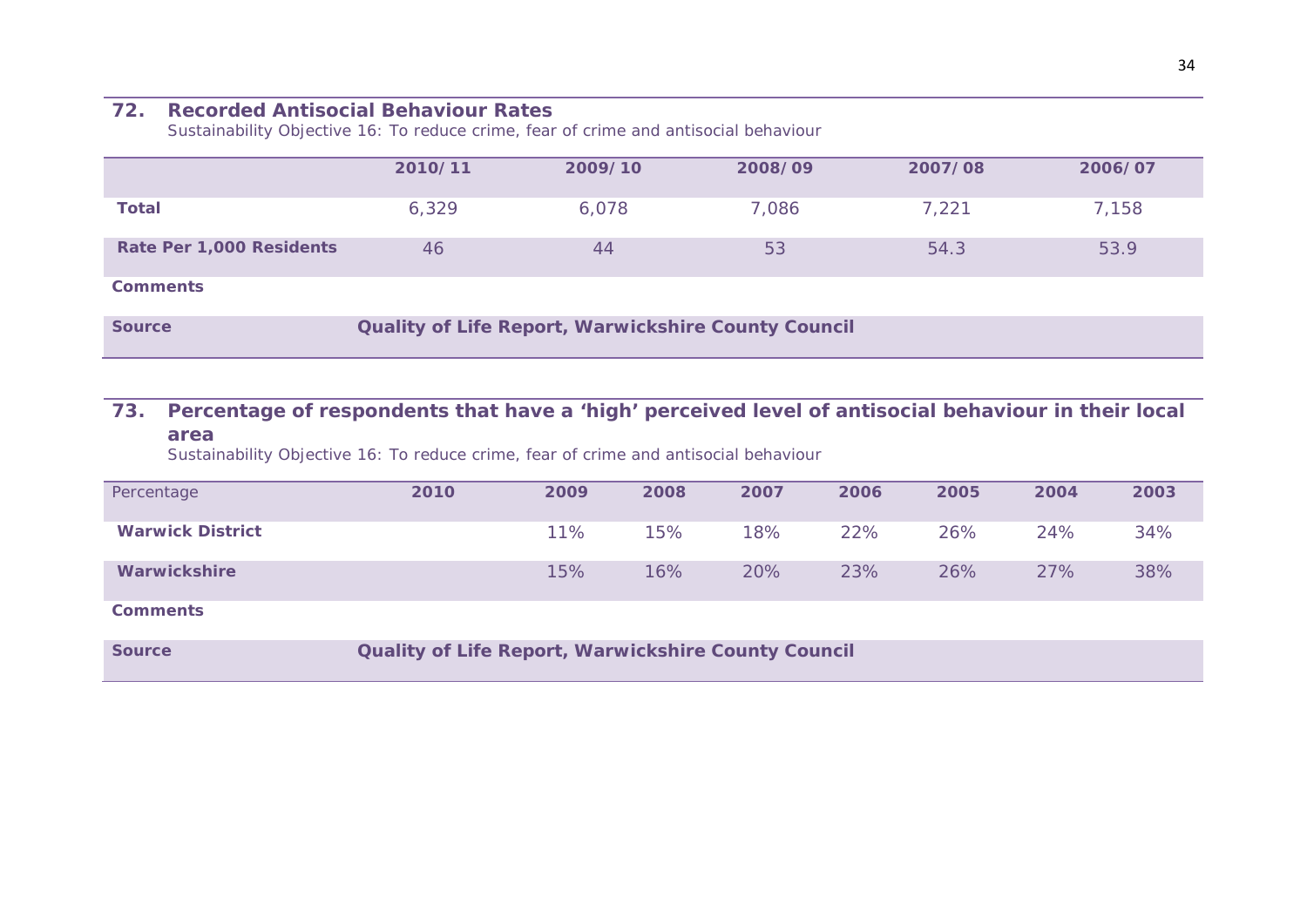### **Appendix 1b: Air Quality Management Areas**

# **Leamington Spa**

This area is situated in South Town Leamington Spa and is centred on High Street, Clemens Street and Bath Street.

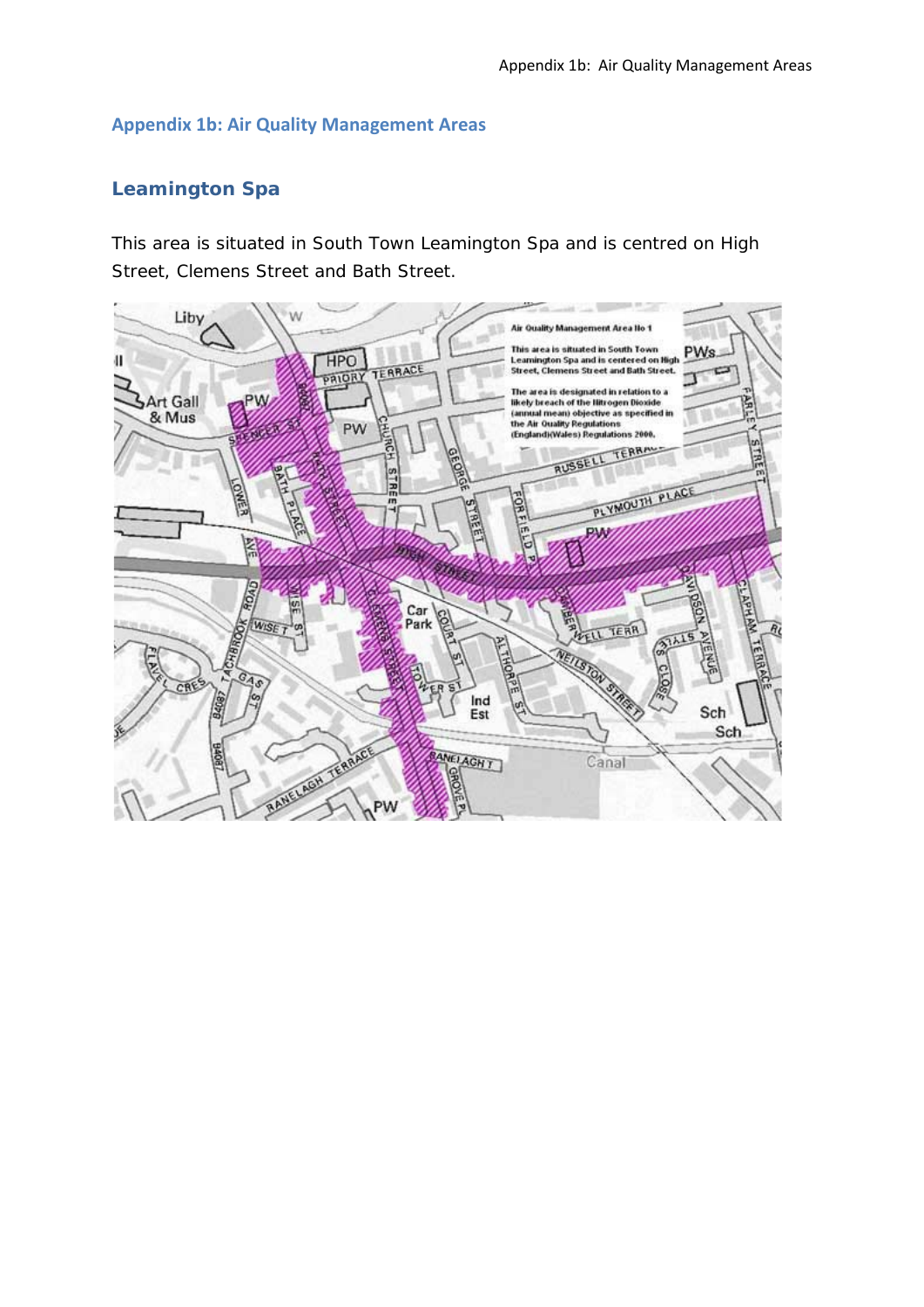## **New Street, Kenilworth**

This area includes all properties fronting onto New Street from the junction of Bridge Street / Fieldgate Lane up to and including No 17.



This area is designated in respect of a likely breach of the Nitrogen Dioxide (annual mean)<br>objective as specified in the Air Quality Regulations (England) (Wales) 2000 as amended.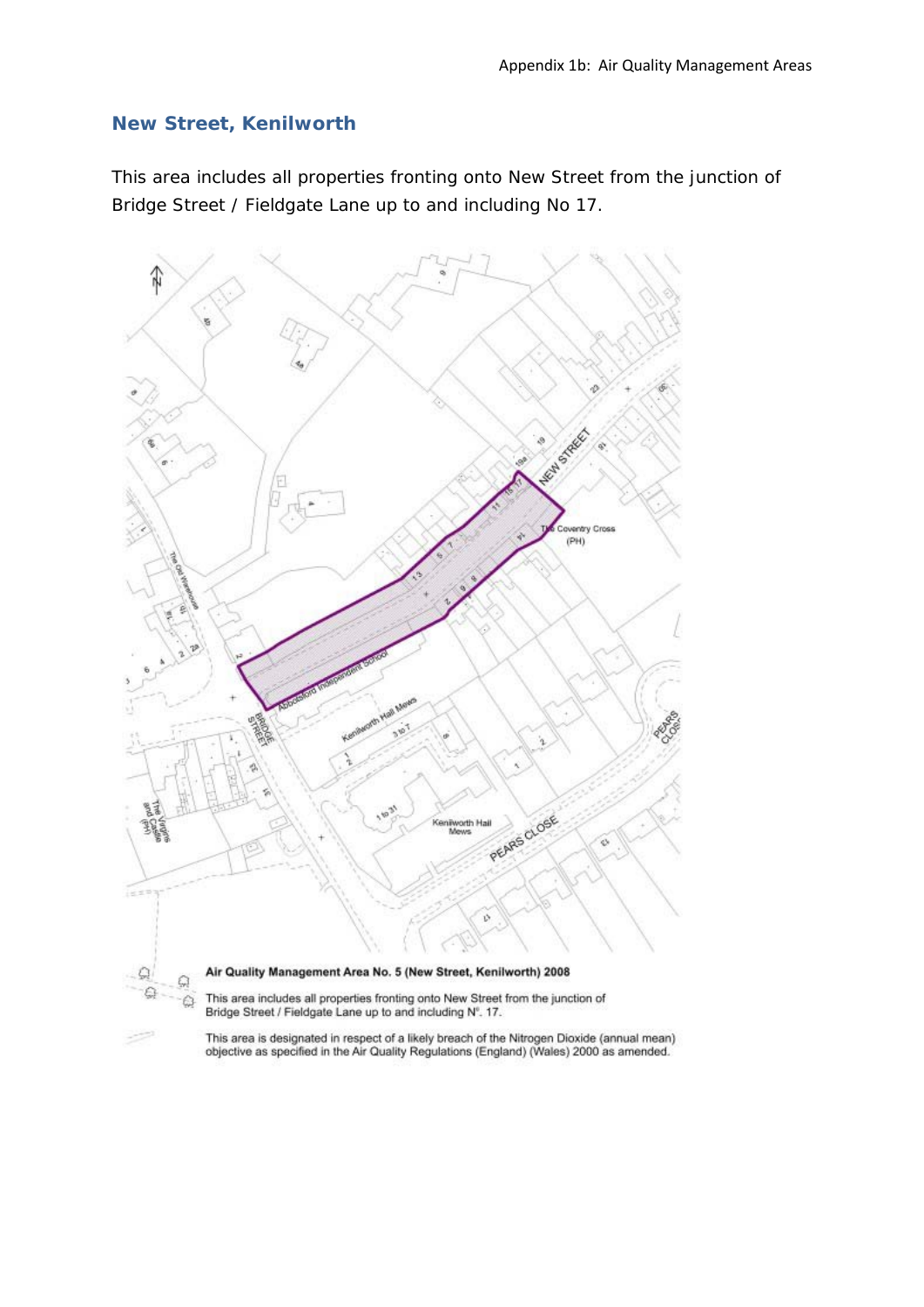### **Warwick**

The area includes all the properties fronting Jury Street, High Street, Bowling green Street, Theatre Street, Northgate, The Butts, Smith Street, St Nicholas Church Street and Saltisford to junction with Vittle Drive. Also including properties 2 Leycester Court, 13, 15 and 17 West Street, Westgate Almshouses, 2 and 4 St Johns.